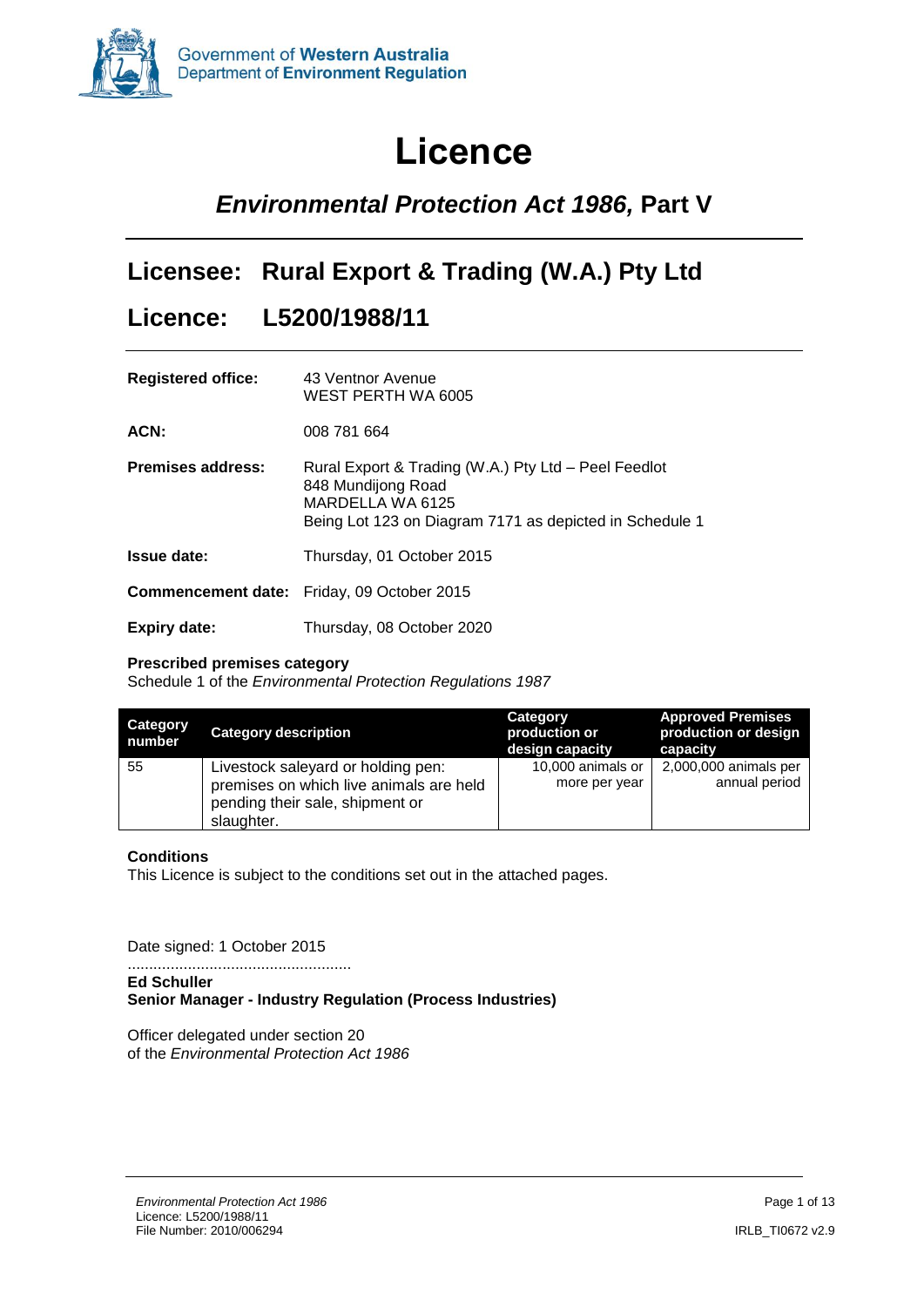

# <span id="page-1-0"></span>**Contents**

| Licence                                    | 1              |
|--------------------------------------------|----------------|
| Contents                                   | 2              |
| Introduction                               | 2              |
| Licence conditions                         | $\overline{4}$ |
| General                                    | $\overline{4}$ |
| 2<br>Monitoring                            | 6              |
| 3<br>Improvements                          | 8              |
| Information<br>4                           | 8              |
| Schedule 1: Maps                           | 10             |
| Schedule 2: Reporting & notification forms | 11             |

# <span id="page-1-1"></span>**Introduction**

This Introduction is not part of the Licence conditions.

### **DER's industry licensing role**

The Department of Environment Regulation (DER) is a government department for the state of Western Australia in the portfolio of the Minister for Environment. DER's purpose is to advise on and implement strategies for a healthy environment for the benefit of all current and future Western Australians.

DER has responsibilities under Part V of the *Environmental Protection Act 1986* (the Act) for the licensing of prescribed premises. Through this process DER regulates to prevent, control and abate pollution and environmental harm to conserve and protect the environment. DER also monitors and audits compliance with works approvals and licence conditions, takes enforcement action as appropriate and develops and implements licensing and industry regulation policy.

#### **Licence requirements**

This Licence is issued under Part V of the Act. Conditions contained within the Licence relate to the prevention, reduction or control of emissions and discharges to the environment and to the monitoring and reporting of them.

Where other statutory instruments impose obligations on the Premises/Licensee the intention is not to replicate them in the licence conditions. You should therefore ensure that you are aware of all your statutory obligations under the Act and any other statutory instrument. Legislation can be accessed through the State Law Publisher website using the following link: <http://www.slp.wa.gov.au/legislation/statutes.nsf/default.html>

For your Premises relevant statutory instruments include but are not limited to obligations under the:

- *Environmental Protection (Unauthorised Discharges) Regulations 2004* these Regulations make it an offence to discharge certain materials such as contaminated stormwater into the environment other than in the circumstances set out in the Regulations.
- *Environmental Protection (Controlled Waste) Regulations 2004* these Regulations place obligations on you if you produce, accept, transport or dispose of controlled waste.
- *Environmental Protection (Noise) Regulations 1997*  these Regulations require noise emissions from the Premises to comply with the assigned noise levels set out in the Regulations.

You must comply with your licence. Non-compliance with your licence is an offence and strict penalties exist for those who do not comply.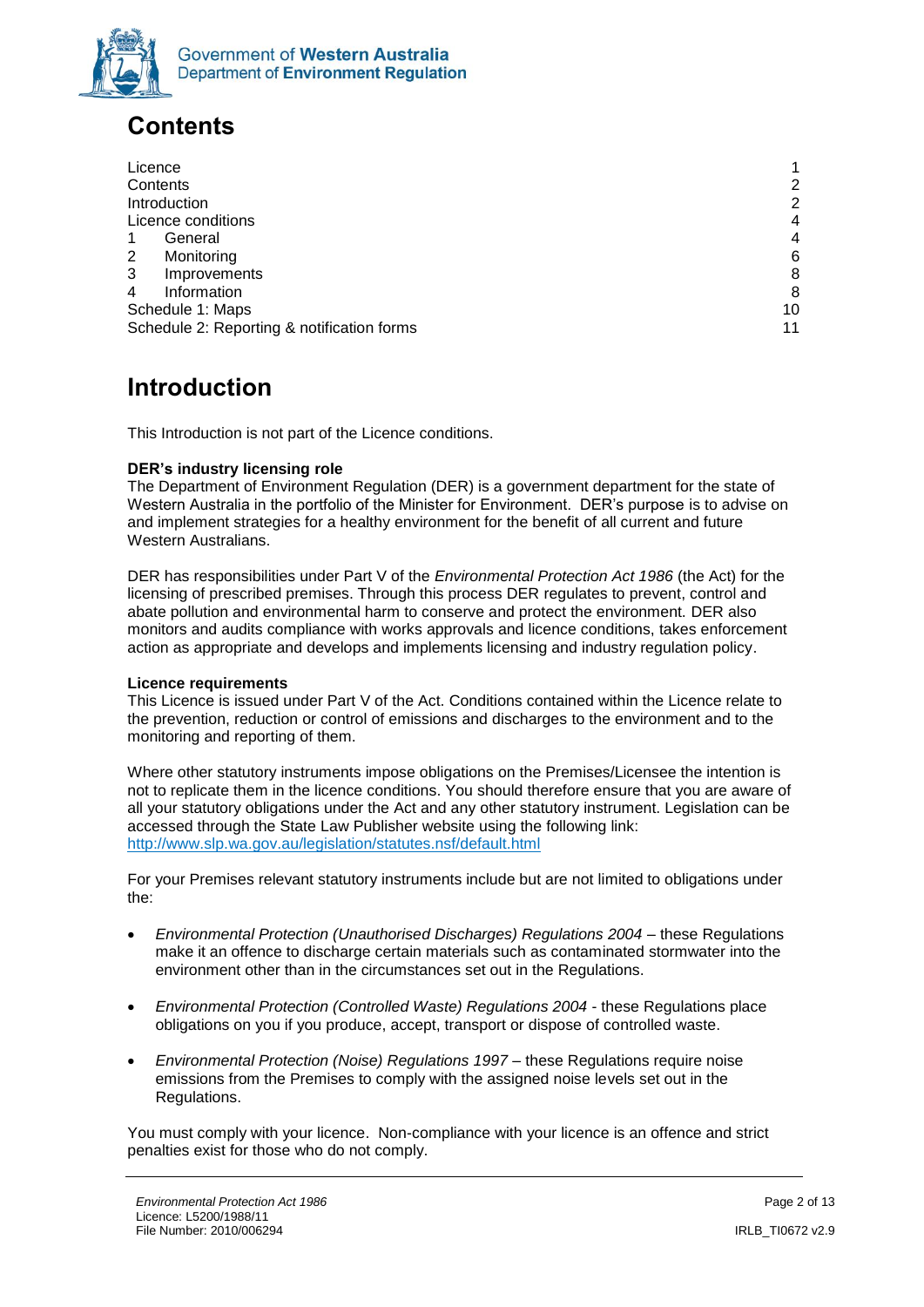

Licence holders are also reminded of the requirements of section 53 of the Act which places restrictions on making certain changes to prescribed premises unless the changes are in accordance with a works approval, licence, closure notice or environmental protection notice.

#### **Licence fees**

If you have a licence that is issued for more than one year, you are required to pay an annual licence fee prior to the anniversary date of issue of your licence. Non payment of annual licence fees will result in your licence ceasing to have effect meaning that it will no longer be valid and you will need to apply for a new licence for your Premises.

#### **Ministerial conditions**

If your Premises has been assessed under Part IV of the Act you may have had conditions imposed by the Minister for Environment. You are required to comply with any conditions imposed by the Minister.

#### **Premises description and Licence summary**

Rural Export & Trading (W.A.) Pty Ltd – Peel Feedlot has operated a sheep feedlot at the premises since 1978 and held a licence since 1988. Sheep are transported to the site to become accustomed to pellet feed whilst awaiting short-haul transhipment to Fremantle Port for overseas shipment. The majority of sheep are held in raised holding sheds with the ability to rotate small numbers within paddocks on the remainder of the premises. Solid waste falls through the mesh floor of holding sheds and is stored below on hardstand prior to sale off-site to the horticultural and nursery industry.

Liquid waste is generated on site primarily from contaminated stormwater run-off from operational hardstand areas of the premises. Contaminated stormwater is directed by perimeter drains system to a clay-lined evaporation dam on the north-eastern corner of the property. The main environmental risk factors associated with the site are the potential to impact soil, surface water and groundwater with nutrient rich waste and potential emissions of odour, fugitive dust and noise.

The nearest residence to the holding sheds is approximately 1km to the west with further premises 1.9 km to the northeast and 2 km to the southwest. The site is located within the *Environmental Protection (Peel Inlet – Harvey Estuary) Policy 1992* area meaning the management of nutrient rich wastes is important to minimise runoff into surface waters and infiltration to groundwater.

This Licence is the successor to licence L5200/1988/10 and includes conversion to new format including the addition of improvement requirements.

| <b>Instrument log</b> |               |                                                                 |
|-----------------------|---------------|-----------------------------------------------------------------|
| Instrument            | <b>Issued</b> | <b>Description</b>                                              |
| L5200/1988/10         | 07/10/2010    | l Licence reissue                                               |
| L5200/1988/11         |               | draft   Licence re-issue including conversion to new format and |
|                       |               | addition of improvement requirements.                           |

The licences and works approvals issued for the Premises since 2010 are:

#### **Severance**

It is the intent of these Licence conditions that they shall operate so that, if a condition or a part of a condition is beyond the power of this Licence to impose, or is otherwise *ultra vires* or invalid, that condition or part of a condition shall be severed and the remainder of these conditions shall nevertheless be valid to the extent that they are within the power of this Licence to impose and are not otherwise *ultra vires* or invalid.

#### **END OF INTRODUCTION**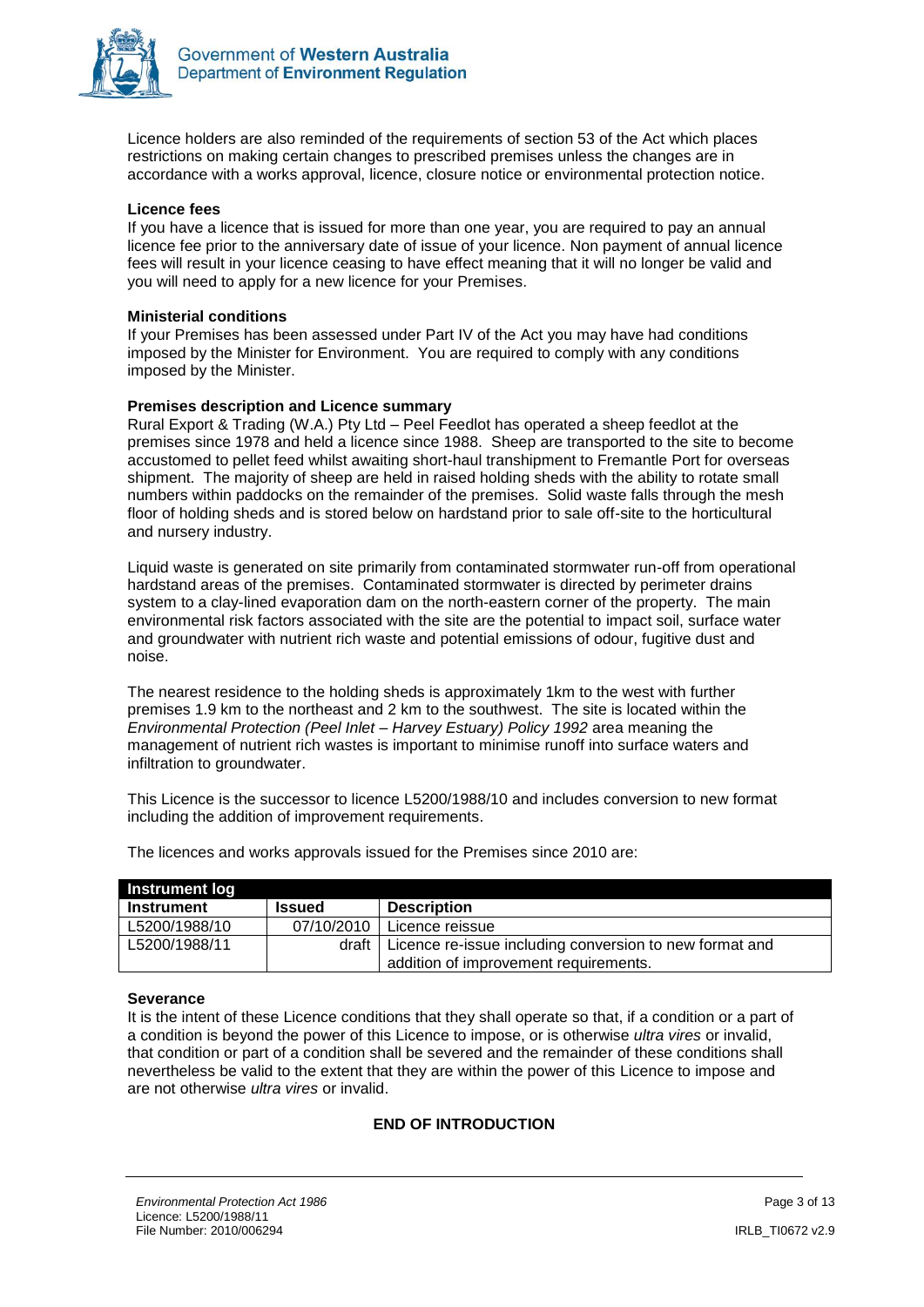

### <span id="page-3-0"></span>**Licence conditions**

### <span id="page-3-1"></span>**1 General**

### **1.1 Interpretation**

- 1.1.1 In the Licence, definitions from the *Environmental Protection Act 1986* apply unless the contrary intention appears.
- 1.1.2 For the purposes of this Licence, unless the contrary intention appears:

**'Act'** means the *Environmental Protection Act 1986;*

**'AHD'** means the Australian height datum;

**'annual period'** means the inclusive period from 1 January until 31 December;

**'AS/NZS 5667.1'** means the Australian Standard AS/NZS 5667.1 *Water Quality – Sampling – Guidance of the Design of sampling programs, sampling techniques and the preservation and handling of samples;*

**'AS/NZS 5667.6'** means the Australian Standard AS/NZS 5667.6 *Water Quality – Sampling – Guidance on sampling of rivers and streams;*

**'AS/NZS 5667.10'** means the Australian Standard AS/NZS 5667.10 *Water Quality – Sampling – Guidance on sampling of waste waters;*

**'AS/NZS 5667.11'** means the Australian Standard AS/NZS 5667.11 *Water Quality – Sampling – Guidance on sampling of groundwaters;*

**'averaging period**' means the time over which a limit is measured or a monitoring result is obtained;

**'CEO'** means Chief Executive Officer of the Department of Environment Regulation;

**'CEO'** for the purpose of correspondence means;

Chief Executive Officer Department Administering the Environmental Protection Act 1986 Locked Bag 33 CLOISTERS SQUARE WA 6850 Email: info@der.wa.gov.au;

**'Licence'** means this Licence numbered L5200/1988/11 and issued under the Act;

**'Licensee'** means the person or organisation named as Licensee on page 1 of the Licence;

**'NATA'** means the National Association of Testing Authorities, Australia;

**'NATA accredited'** means in relation to the analysis of a sample that the laboratory is NATA accredited for the specified analysis at the time of the analysis;

**'Premises'** means the area defined in the Premises Map in Schedule 1 and listed as the Premises address on page 1 of the Licence;

**'Schedule 1'** means Schedule 1 of this Licence unless otherwise stated;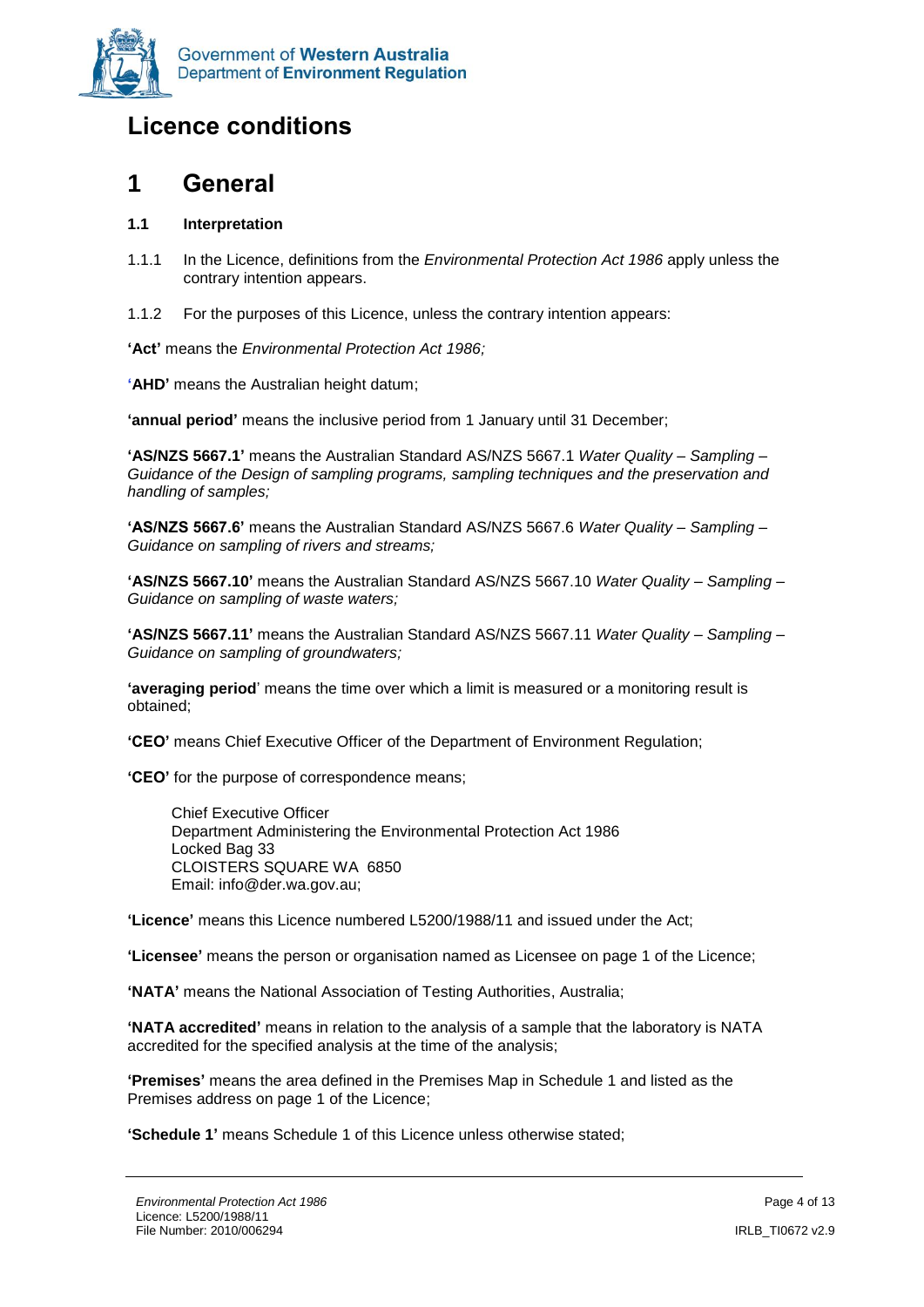

**'Schedule 2'** means Schedule 2 of this Licence unless otherwise stated;

**'six monthly'** means the 2 inclusive periods from 1 January to 30 June and 1 July to 31 December; and

**'spot sample'** means a discrete sample representative at the time and place at which the sample is taken.

- 1.1.3 Any reference to an Australian or other standard in the Licence means the relevant parts of the standard in force from time to time during the term of this Licence.
- 1.1.4 Any reference to a guideline or code of practice in the Licence means the version of that guideline or code of practice in force from time to time, and shall include any amendments or replacements to that guideline or code of practice made during the term of this Licence.
- 1.1.5 Nothing in the Licence shall be taken to authorise any emission that is not mentioned in the Licence, where the emission amounts to:
	- (a) pollution;
	- (b) unreasonable emission;
	- (c) discharge of waste in circumstances likely to cause pollution; or
	- (d) being contrary to any written law.

#### **1.2 General conditions**

- 1.2.1 The Licensee shall operate and maintain all pollution control and monitoring equipment to the manufacturer's specification or any relevant and effective internal management system.
- 1.2.2 The Licensee shall immediately recover, or remove and dispose of spills of environmentally hazardous materials outside an engineered containment system.

#### **1.3 Premises operation**

1.3.1 The Licensee must ensure that material specified in Table 1.3.1 is only stored and/or treated within vessels or compounds provided with the infrastructure detailed in Table 1.3.1.

| Table 1.3.1: Containment infrastructure |                 |                                                                                    |  |  |  |
|-----------------------------------------|-----------------|------------------------------------------------------------------------------------|--|--|--|
| <b>Containment point</b><br>reference   | <b>Material</b> | Infrastructure requirements                                                        |  |  |  |
| Evaporation pond                        | Wastewater      | Clay-lined                                                                         |  |  |  |
| Holding sheds                           | Manure          | Raised sheds with a compacted limestone sub-<br>floor for the collection of manure |  |  |  |
| Carcass cold storage area               | Carcasses       | Sealed cold storage                                                                |  |  |  |

1.3.2 The Licensee shall ensure that where wastes produced on the Premises are not taken off-site for lawful use or disposal, they are managed in accordance with the process requirements in Table 1.3.2.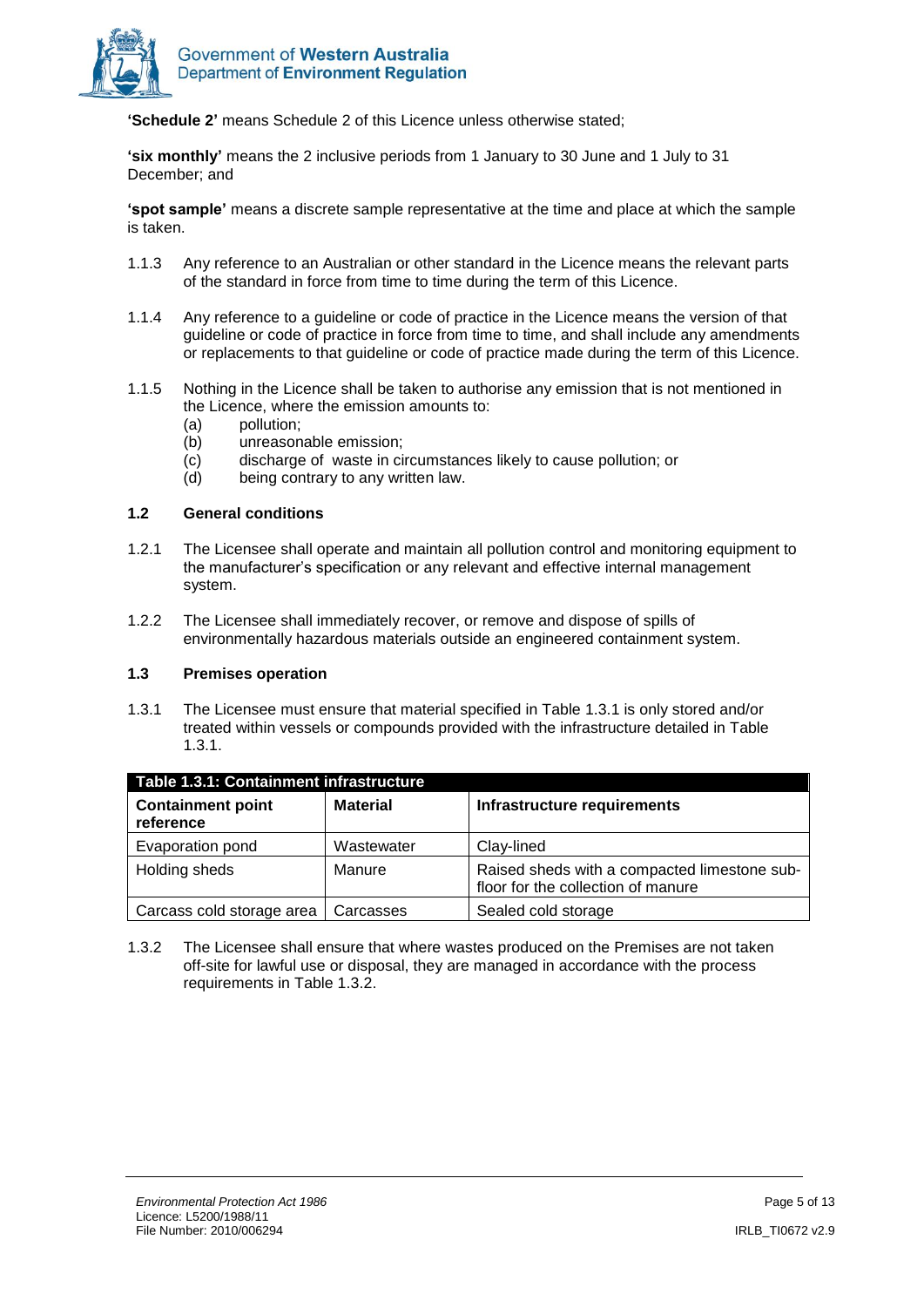

| Table 1.3.2: Management of Waste |                |                                                                                                                                                              |  |  |
|----------------------------------|----------------|--------------------------------------------------------------------------------------------------------------------------------------------------------------|--|--|
| <b>Waste type</b>                | <b>Process</b> | <b>Process requirements</b>                                                                                                                                  |  |  |
| Wastewater                       | Evaporation    | Wastewater run-off from livestock holding areas shall be<br>directed to the evaporation pond via concrete or clay-lined<br>catch drains                      |  |  |
| Carcasses                        | Storage        | Carcasses stored beyond 24 hours of the animals death<br>shall be stored within cold storage                                                                 |  |  |
| Manure                           | Stockpiling    | Contained beneath livestock holding sheds where water<br>from rain, sprinklers or surface drainage cannot access the<br>manure, pending its removal offsite. |  |  |

### <span id="page-5-0"></span>**2 Monitoring**

### **2.1 General monitoring**

- 2.1.1 The licensee shall ensure that:
	- (a) all water samples are collected and preserved in accordance with AS/NZS 5667.1;
	- (b) all wastewater sampling is conducted in accordance with AS/NZS 5667.10;
	- (c) all surface water sampling is conducted in accordance with AS/NZS 5667.6;
	- (d) all groundwater sampling is conducted in accordance with AS/NZS 5667.11; and
	- (e) all laboratory samples are submitted to and tested by a laboratory with current NATA accreditation for the parameters being measured.

### **2.2 Monitoring of inputs and outputs**

2.2.1 The Licensee shall undertake the monitoring in Table 2.2.1 according to the specifications in that table.

| Table 2.2.1: Monitoring of inputs and outputs |                   |                                                     |  |  |
|-----------------------------------------------|-------------------|-----------------------------------------------------|--|--|
| Input/Output                                  | <b>Units</b>      | <b>Frequency</b>                                    |  |  |
|                                               |                   |                                                     |  |  |
| Sheep                                         | Number of animals | Each truck load of animals entering and exiting the |  |  |
|                                               |                   | premises                                            |  |  |

### **2.3 Ambient environmental quality monitoring**

2.3.1 The Licensee shall undertake the monitoring in Tables 2.3.1 and 2.3.2 according to the specifications in those tables and record and investigate results that do not meet any limit specified.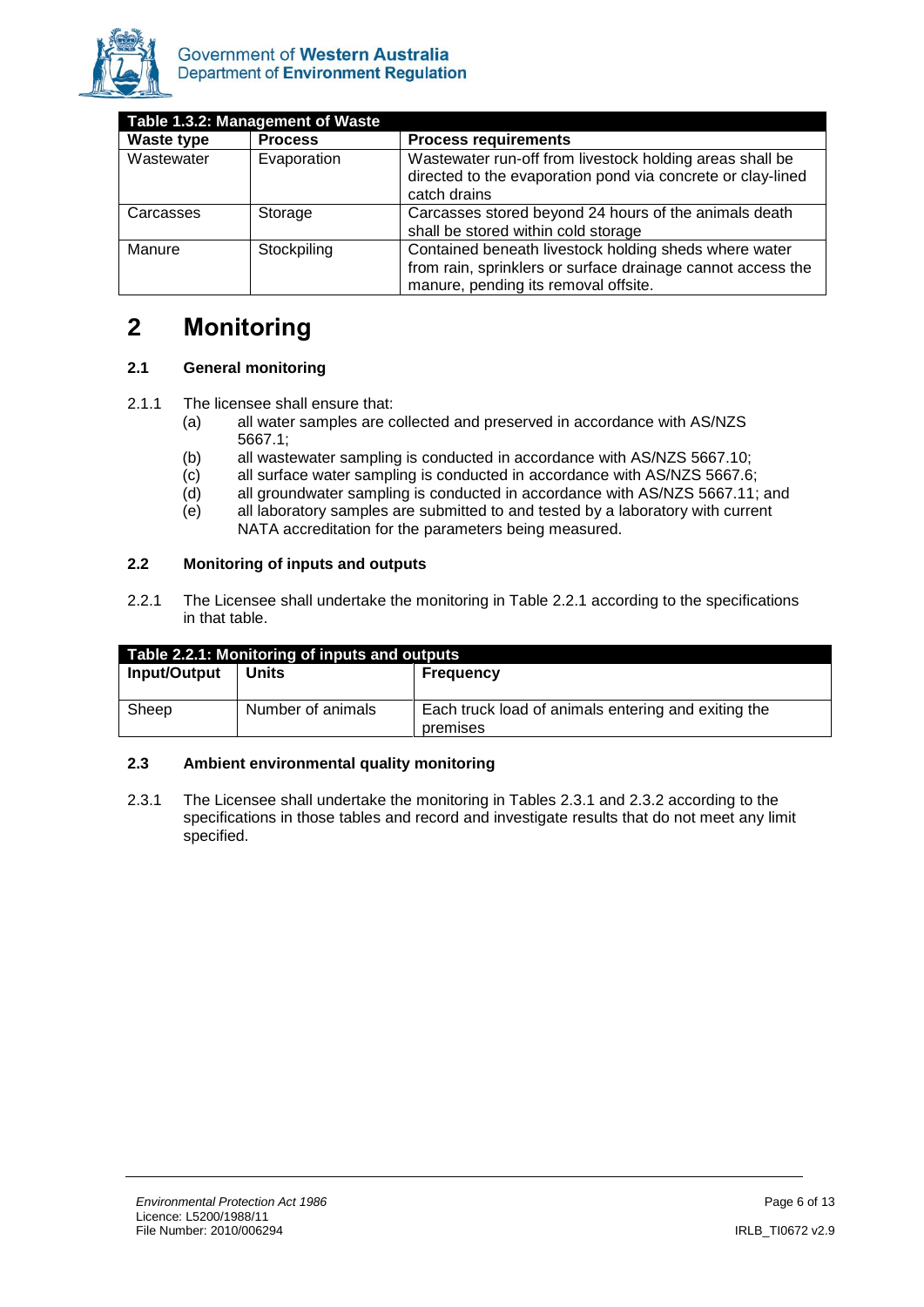

| Table 2.3.1: Monitoring of ambient surface water quality                              |                                                                                     |              |                                  |                                            |  |  |
|---------------------------------------------------------------------------------------|-------------------------------------------------------------------------------------|--------------|----------------------------------|--------------------------------------------|--|--|
| <b>Monitoring point</b><br>reference and<br><b>location</b>                           | <b>Parameter</b>                                                                    | <b>Units</b> | Averaging<br>period              | <b>Frequency</b>                           |  |  |
| S1, S2 and S3                                                                         | pH                                                                                  |              | Instantaneous<br>or spot sample  |                                            |  |  |
| (Surface water                                                                        | Electrical<br>conductivity                                                          | $\mu$ S/cm   |                                  |                                            |  |  |
| monitoring points as<br>shown on map of<br>monitoring points in<br>Schedule 1)        | Total nitrogen,<br>nitrate nitrogen,<br>ammonia nitrogen<br>and total<br>phosphorus | mg/L         | Spot sample                      | Two sample events<br>between the months of |  |  |
|                                                                                       | pH                                                                                  |              | Instantaneous'<br>or spot sample | April and October<br>separated by at least |  |  |
| D1, D2 and D3                                                                         | Electrical<br>conductivity                                                          | $\mu$ S/cm   |                                  | one month                                  |  |  |
| (Drain monitoring<br>points as shown on<br>map of monitoring<br>points in Schedule 1) | Total nitrogen,<br>nitrate nitrogen,<br>ammonia nitrogen<br>and total<br>phosphorus | mg/L         | Spot sample                      |                                            |  |  |

1. In-field non-NATA accredited analysis permitted.

| Table 2.3.2: Monitoring of ambient groundwater quality                                                         |                                                                               |              |                            |                  |  |  |
|----------------------------------------------------------------------------------------------------------------|-------------------------------------------------------------------------------|--------------|----------------------------|------------------|--|--|
| <b>Monitoring point</b><br>reference and<br><b>location</b>                                                    | <b>Parameter</b>                                                              | <b>Units</b> | Averaging<br>period        | <b>Frequency</b> |  |  |
|                                                                                                                | Standing water level <sup>1</sup>                                             | m(AHD)       | Instantaneous <sup>2</sup> |                  |  |  |
| MB1, MB2, MB3<br>and MB4                                                                                       | рH                                                                            |              | Instantaneous <sup>2</sup> |                  |  |  |
| (Groundwater<br>monitoring<br>boreholes as<br>shown on the map<br>of monitoring<br>locations in<br>Schedule 1) | Electrical conductivity                                                       | $\mu$ S/cm   | or spot sample             |                  |  |  |
|                                                                                                                | Total nitrogen, nitrate<br>nitrogen, ammonia nitrogen<br>and total phosphorus | mg/L         | Spot sample                | Six monthly $3$  |  |  |

1. SWL shall be determined prior to collection of water samples.

2. In-field non-NATA accredited analysis permitted.

3. Six monthly monitoring is to be undertaken at least 5 months apart.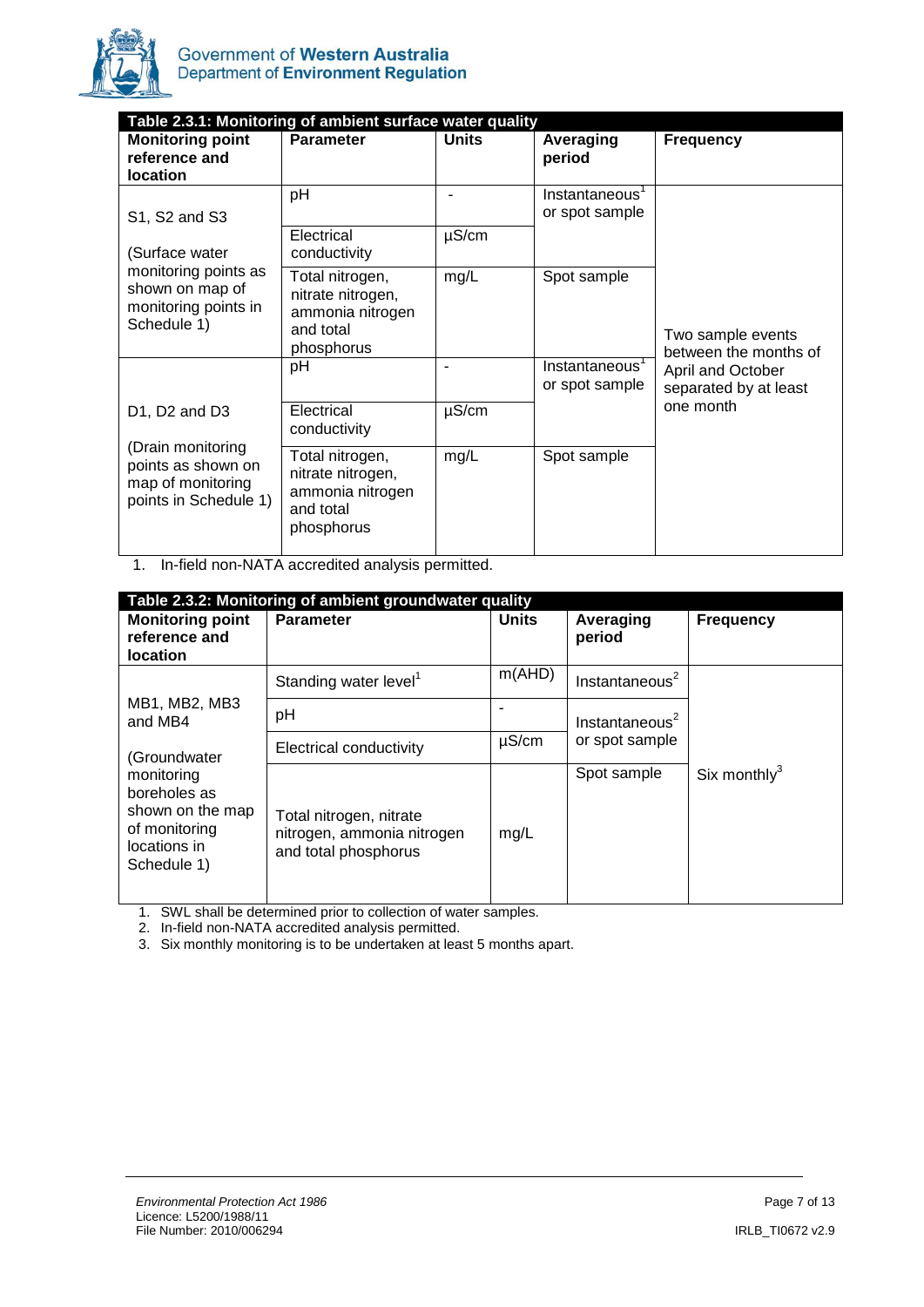

### <span id="page-7-0"></span>**3 Improvements**

### **3.1 Improvement program**

3.1.1 The Licensee shall complete the improvements in Table 3.1.1 by the date of completion in Table 3.1.1.

| Table 3.1.1: Improvement program |                                                                                                                                                                                                                                                                                                                                                                                                                                                                                                                                                                                                                                                              |               |  |  |
|----------------------------------|--------------------------------------------------------------------------------------------------------------------------------------------------------------------------------------------------------------------------------------------------------------------------------------------------------------------------------------------------------------------------------------------------------------------------------------------------------------------------------------------------------------------------------------------------------------------------------------------------------------------------------------------------------------|---------------|--|--|
| <b>Improvement</b>               | Improvement                                                                                                                                                                                                                                                                                                                                                                                                                                                                                                                                                                                                                                                  | Date of       |  |  |
| reference                        |                                                                                                                                                                                                                                                                                                                                                                                                                                                                                                                                                                                                                                                              | completion    |  |  |
| IR <sub>1</sub>                  | The Licensee shall conduct a hydrogeological review of the<br>Premises and submit to the CEO a report that details:<br>a summary of the hydrogeological context of the site;<br>(i)<br>an assessment of groundwater levels and flow direction;<br>(ii)<br>an assessment of existing groundwater monitoring bores;<br>(iii)<br>(iv) an assessment of groundwater monitoring requirements based<br>on identified sources and pathways of all potential solid and<br>liquid waste discharges; and<br>(v) proposals to replace and install upgradient and downgradient<br>groundwater monitoring bores including timeframes and<br>proposed bore specifications. | 30 April 2016 |  |  |
| IR <sub>2</sub>                  | The Licensee shall submit to the CEO a report containing an<br>assessment of the design capacity of the existing wastewater<br>collection system including the livestock holding areas, catch drains<br>and the evaporation pond to confirm run-off generated from a 1 in<br>20 year storm event (20 year average recurrence internal) of 72<br>hours duration can be adequately contained.                                                                                                                                                                                                                                                                  | 30 April 2016 |  |  |

### <span id="page-7-1"></span>**4 Information**

#### **4.1 Records**

- 4.1.1 All information and records required by the Licence shall:
	- (a) be legible;
	- (b) if amended, be amended in such a way that the original and subsequent amendments remain legible or are capable of retrieval;
	- (c) except for records listed in 4.1.1(d) be retained for at least 6 years from the date the records were made or until the expiry of the Licence or any subsequent licence; and
	- (d) for those following records, be retained until the expiry of the Licence and any subsequent licence:
		- (i) off-site environmental effects; or<br>(ii) matters which affect the condition
		- matters which affect the condition of the land or waters.
- 4.1.2 The Licensee shall ensure that:
	- (a) any person left in charge of the Premises is aware of the conditions of the Licence and has access at all times to the Licence or copies thereof; and
	- (b) any person who performs tasks on the Premises is informed of all of the conditions of the Licence that relate to the tasks which that person is performing.
- 4.1.3 The Licensee shall complete an Annual Audit Compliance Report indicating the extent to which the Licensee has complied with the conditions of the Licence, and any previous licence issued under Part V of the Act for the Premises for the previous annual period.
- 4.1.4 The Licensee shall implement a complaints management system that as a minimum records the number and details of complaints received concerning the environmental impact of the activities undertaken at the Premises and any action taken in response to the complaint.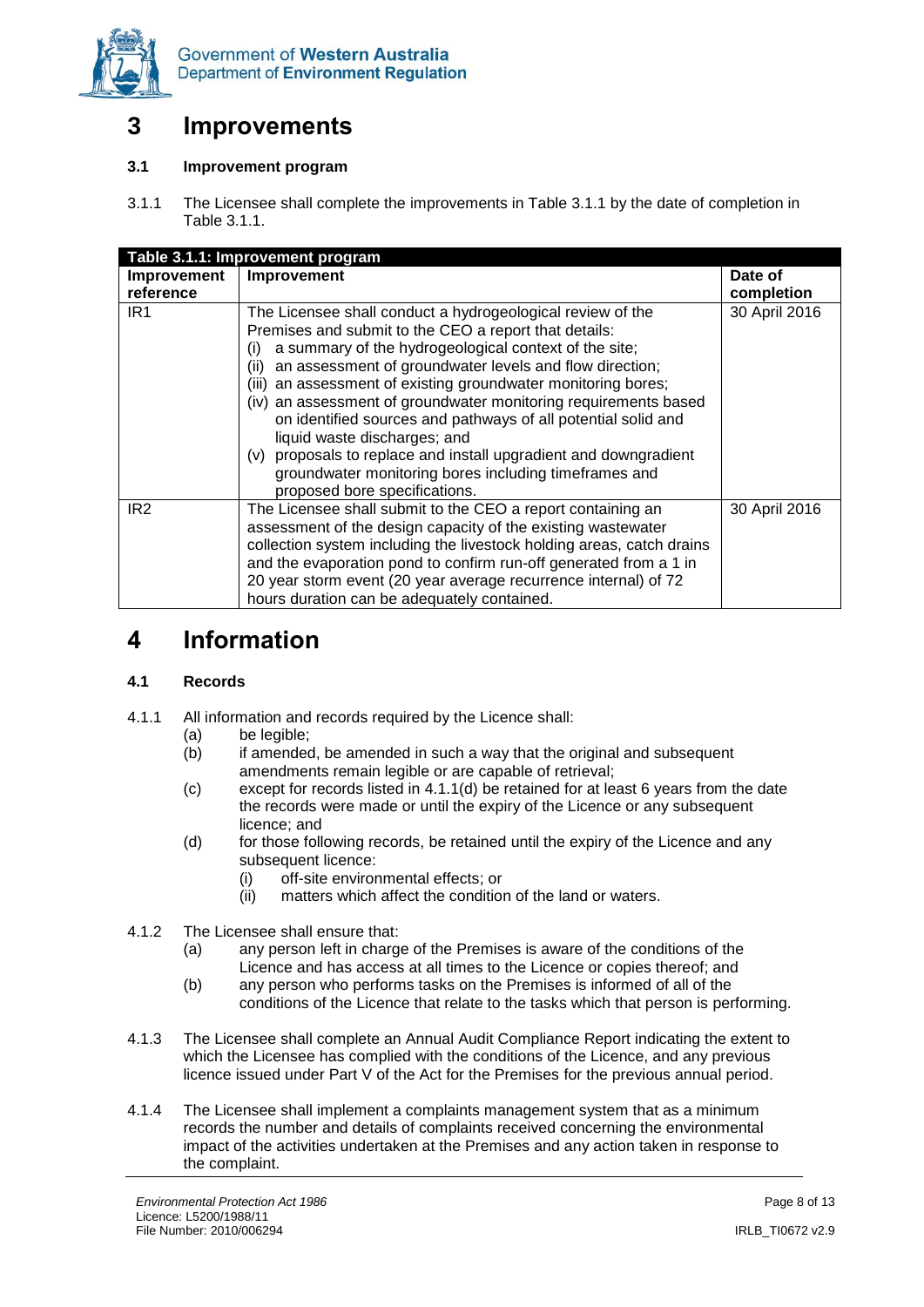

### **4.2 Reporting**

4.2.1 The Licensee shall submit to the CEO an Annual Environmental Report within 45 calendar days after the end of the annual period. The report shall contain the information listed in Table 4.2.1 in the format or form specified in that table.

| Table 4.2.1: Annual Environmental Report   |                                                                                                                                                                                    |                                                           |  |  |
|--------------------------------------------|------------------------------------------------------------------------------------------------------------------------------------------------------------------------------------|-----------------------------------------------------------|--|--|
| <b>Condition or table</b><br>(if relevant) | <b>Parameter</b>                                                                                                                                                                   | Format or form <sup>1</sup>                               |  |  |
|                                            | Summary of any failure or malfunction of any pollution<br>control equipment and any environmental incidents that<br>have occurred during the annual period and any action<br>taken | None specified                                            |  |  |
| Table 2.2.1                                | Monthly total of animals held                                                                                                                                                      |                                                           |  |  |
| Table 2.3.1                                | Ambient surface water quality monitoring - pH, electrical<br>conductivity, total nitrogen, nitrate nitrogen, ammonia<br>nitrogen and total phosphorus                              | Tabular format                                            |  |  |
| Table 2.3.2                                | Ambient groundwater quality monitoring - Standing<br>water level, pH, electrical conductivity, total nitrogen,<br>nitrate nitrogen, ammonia nitrogen and total phosphorus          |                                                           |  |  |
| 4.1.3                                      | Compliance                                                                                                                                                                         | <b>Annual Audit</b><br><b>Compliance Report</b><br>(AACR) |  |  |
| 4.1.4<br>$M = 1 - 1$ . $\blacksquare$      | Complaints summary<br>$\sim$ $\sim$ $\sim$ $\sim$ $\sim$ $\sim$ $\sim$                                                                                                             | None specified                                            |  |  |

Note 1: Forms are in Schedule 2

- 4.2.2 The Licensee shall ensure that the Annual Environmental Report also contains an assessment of the information contained within the report against previous monitoring results and Licence limits.
- 4.2.3 The Licensee shall submit the information in Table 4.2.2 to the CEO according to the specifications in that table.

| Table 4.2.2: Non-annual reporting requirements |                                                                                              |                          |                                                                 |                                                      |  |
|------------------------------------------------|----------------------------------------------------------------------------------------------|--------------------------|-----------------------------------------------------------------|------------------------------------------------------|--|
| <b>Condition or table</b><br>(if relevant)     | <b>Parameter</b>                                                                             | Reporting<br>period      | <b>Reporting date</b><br>(after end of the<br>reporting period) | <b>Format or form</b>                                |  |
| $\cdots$                                       | Copies of original<br>monitoring reports<br>submitted to the<br>Licensee by third<br>parties | <b>Not</b><br>Applicable | Within 14 days of<br>the CEOs request                           | As received by the<br>Licensee from third<br>parties |  |

Note 1: Forms are in Schedule 2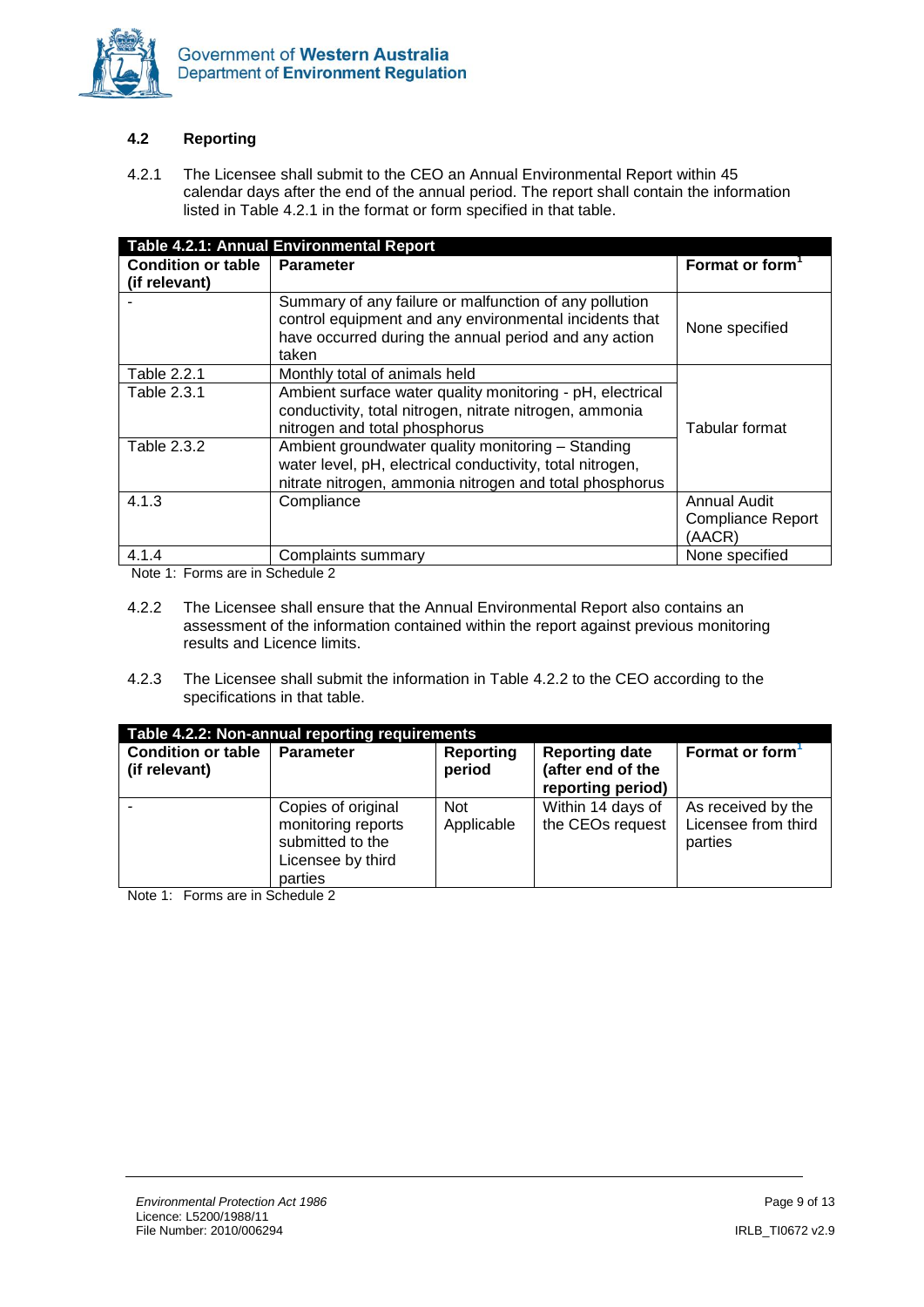

# <span id="page-9-0"></span>**Schedule 1: Maps**

### **Premises map**

The Premises is shown in the map below. The pink line depicts the Premises boundary. The locations of the monitoring points defined in Tables 2.3.1 and 2.3.2 are also shown below.



**Environmental Protection Act 1986 Page 10 of 13 Page 10 of 13** Licence: L5200/1988/11 File Number: 2010/006294 IRLB\_TI0672 v2.9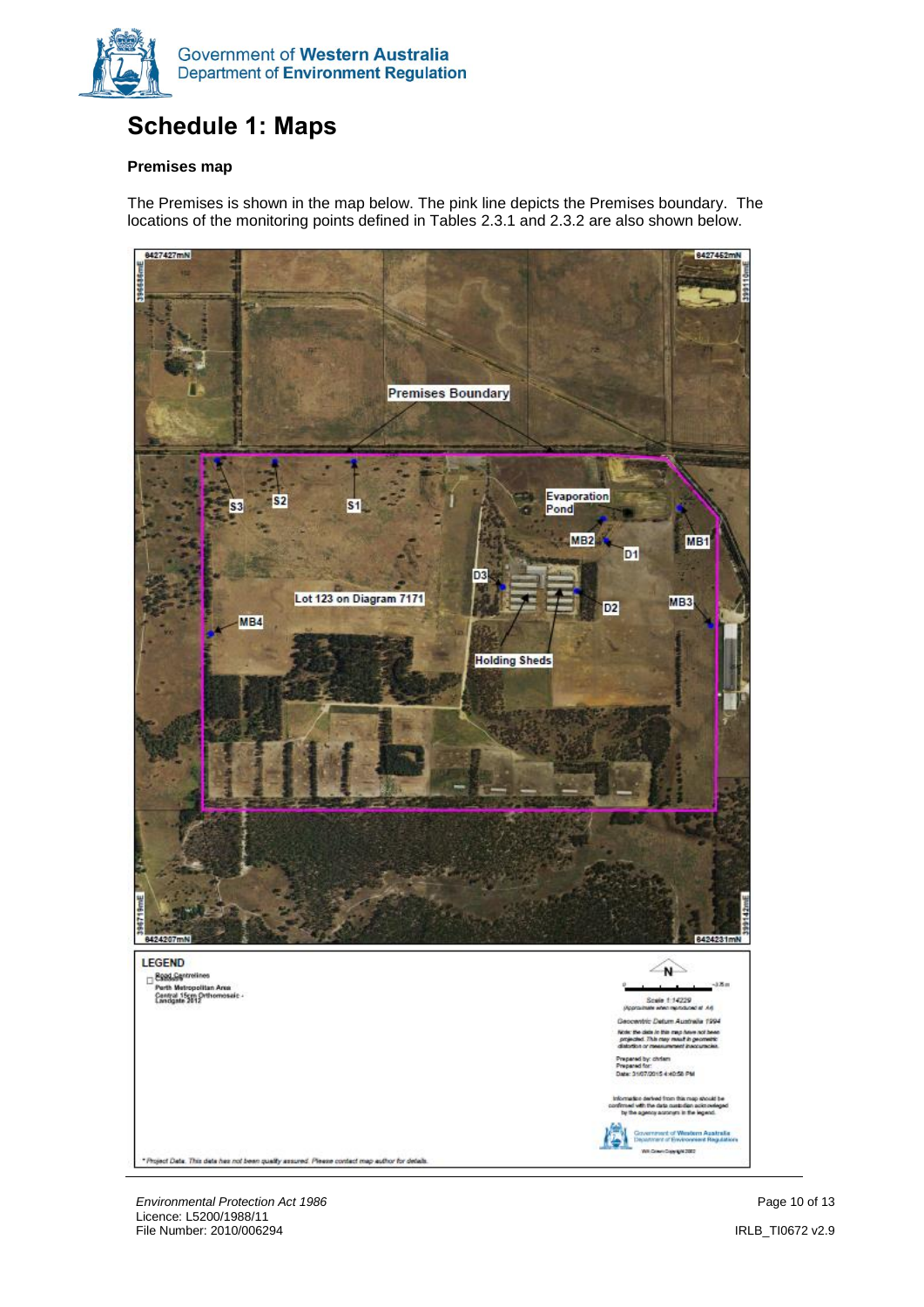

# <span id="page-10-0"></span>**Schedule 2: Reporting & notification forms**

These forms are provided for the proponent to report monitoring and other data required by the Licence. They can be requested in an electronic format.

# ANNUAL AUDIT COMPLIANCE REPORT PROFORMA

### **SECTION A LICENCE DETAILS**

| Licence Number:   | Licence File Number: |
|-------------------|----------------------|
| Company Name:     | ABN:                 |
| Trading as:       |                      |
| Reporting period: |                      |
| to                |                      |

### **STATEMENT OF COMPLIANCE WITH LICENCE CONDITIONS**

1. Were all conditions of the Licence complied with within the reporting period? (please tick the appropriate box)

Yes □ Please proceed to Section C

No □ Please proceed to Section B

Each page must be initialled by the person(s) who signs Section C of this Annual Audit Compliance Report (AACR).

Initial: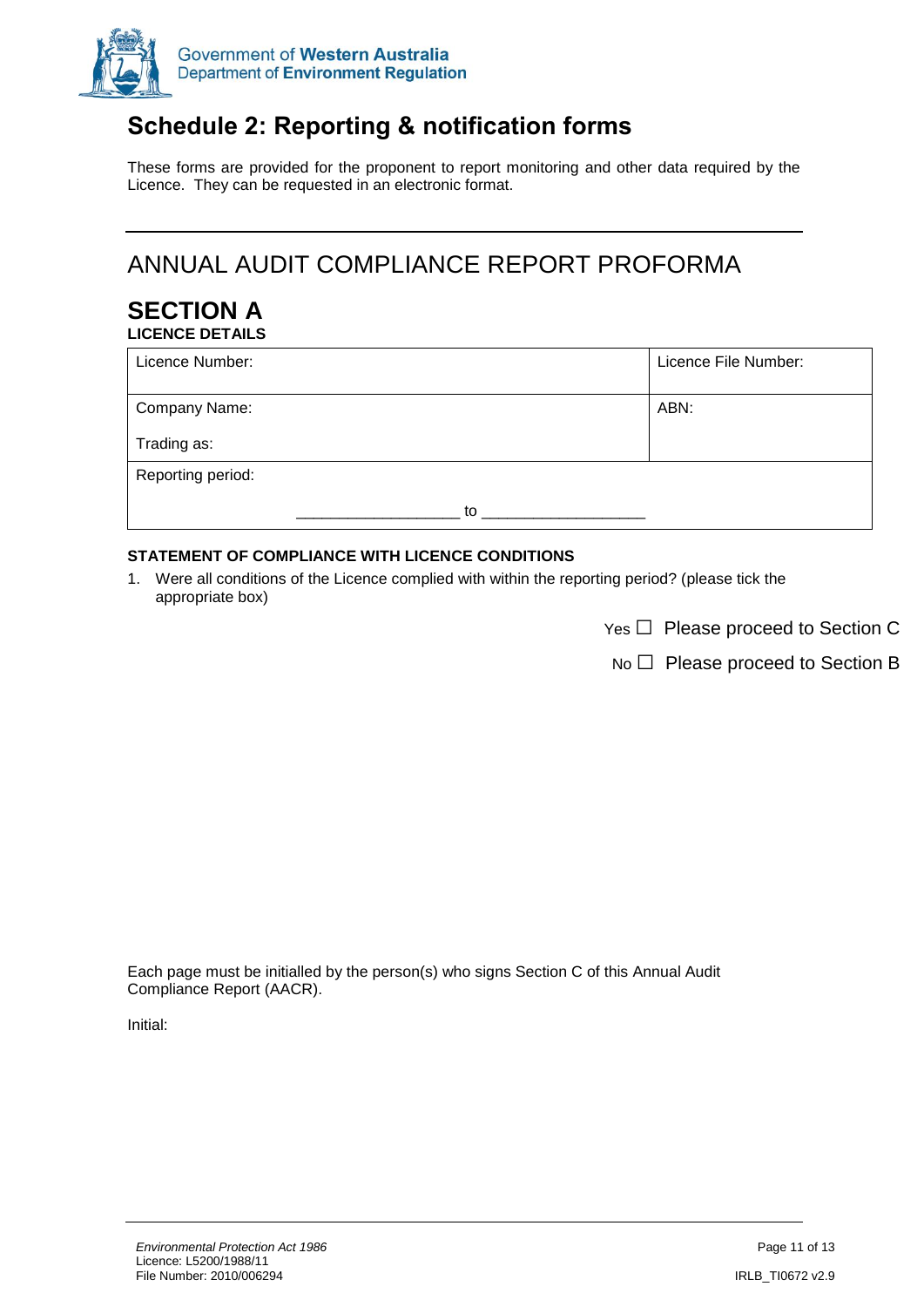

### **SECTION B DETAILS OF NON-COMPLIANCE WITH LICENCE CONDITION.**

Please use a separate page for each Licence condition that was not complied with.

| a) Licence condition not complied with:                                                                                                    |           |  |  |
|--------------------------------------------------------------------------------------------------------------------------------------------|-----------|--|--|
|                                                                                                                                            |           |  |  |
| b) Date(s) when the non compliance occurred, if applicable:                                                                                |           |  |  |
|                                                                                                                                            |           |  |  |
| c) Was this non compliance reported to DER?:                                                                                               |           |  |  |
| $\mathsf{\mathsf{\underline{I}}}$ Yes<br>Reported to DER verbally<br>Date ____________<br>Reported to DER in writing<br>Date _____________ | $\Box$ No |  |  |
| d) Has DER taken, or finalised any action in relation to the non compliance?:                                                              |           |  |  |
|                                                                                                                                            |           |  |  |
| e) Summary of particulars of the non compliance, and what was the environmental impact:                                                    |           |  |  |
|                                                                                                                                            |           |  |  |
| f) If relevant, the precise location where the non compliance occurred (attach map or diagram):                                            |           |  |  |
|                                                                                                                                            |           |  |  |
| g) Cause of non compliance:                                                                                                                |           |  |  |
|                                                                                                                                            |           |  |  |
| h) Action taken, or that will be taken to mitigate any adverse effects of the non compliance:                                              |           |  |  |
|                                                                                                                                            |           |  |  |
| i) Action taken or that will be taken to prevent recurrence of the non compliance:                                                         |           |  |  |
|                                                                                                                                            |           |  |  |

Each page must be initialled by the person(s) who signs Section C of this AACR

Initial: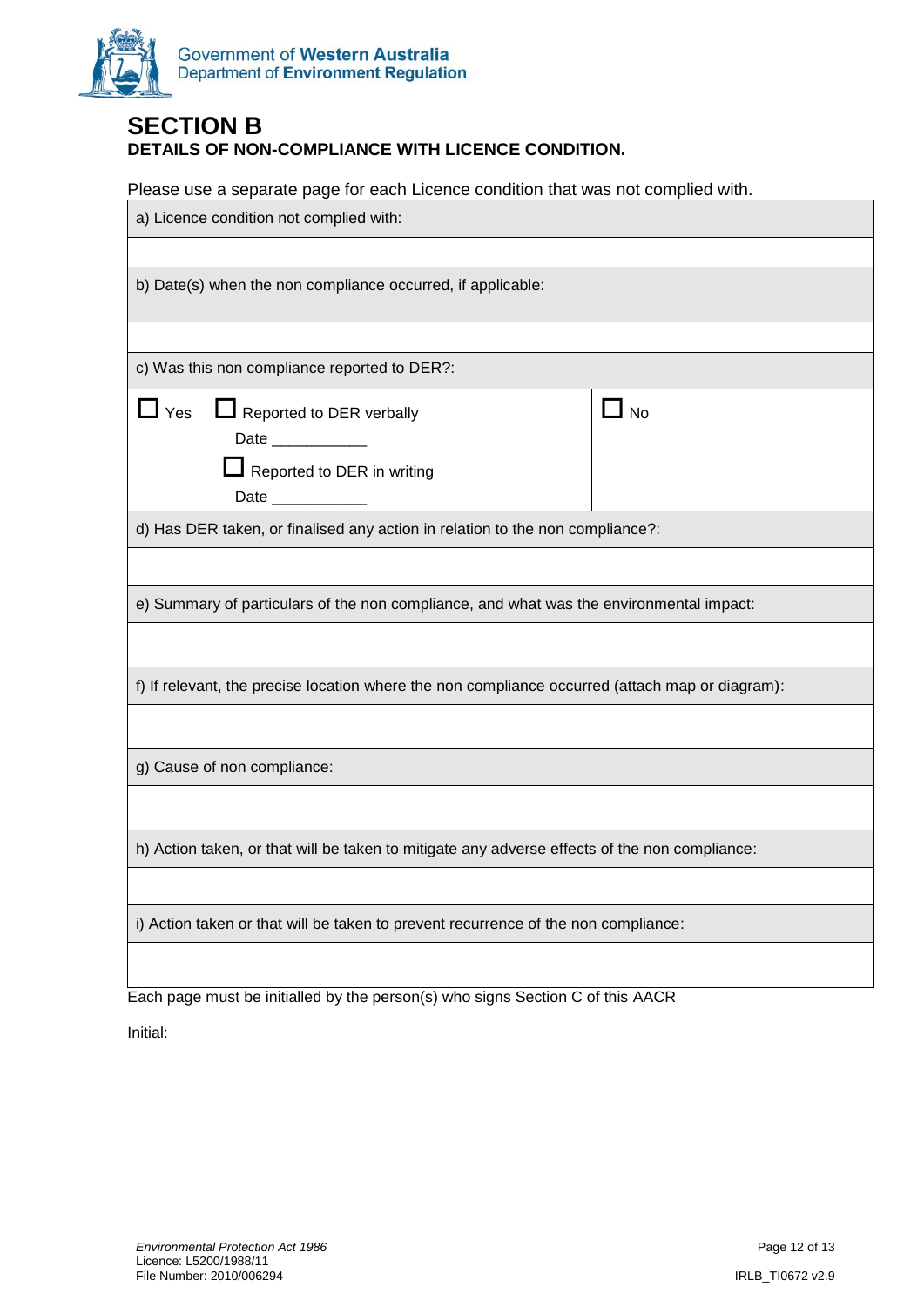

# **SECTION C**

### **SIGNATURE AND CERTIFICATION**

This Annual Audit Compliance Report (AACR) may only be signed by a person(s) with legal authority to sign it. The ways in which the AACR must be signed and certified, and the people who may sign the statement, are set out below.

Please tick the box next to the category that describes how this AACR is being signed. If you are uncertain about who is entitled to sign or which category to tick, please contact the licensing officer for your premises.

| If the licence holder<br>is                                                                                                              |        | The Annual Audit Compliance Report must be signed and<br>certified:                                                                                                      |
|------------------------------------------------------------------------------------------------------------------------------------------|--------|--------------------------------------------------------------------------------------------------------------------------------------------------------------------------|
|                                                                                                                                          | П.     | by the individual licence holder, or                                                                                                                                     |
| An individual                                                                                                                            | $\Box$ | by a person approved in writing by the Chief Executive Officer of<br>the Department of Environment Regulation to sign on the<br>licensee's behalf.                       |
| A firm or other                                                                                                                          | $\Box$ | by the principal executive officer of the licensee; or                                                                                                                   |
| unincorporated<br>company                                                                                                                | П      | by a person with authority to sign on the licensee's behalf who is<br>approved in writing by the Chief Executive Officer of the<br>Department of Environment Regulation. |
|                                                                                                                                          | П      | by affixing the common seal of the licensee in accordance with<br>the Corporations Act 2001; or                                                                          |
|                                                                                                                                          | $\Box$ | by two directors of the licensee; or                                                                                                                                     |
|                                                                                                                                          | П      | by a director and a company secretary of the licensee, or                                                                                                                |
| A corporation                                                                                                                            | П      | if the licensee is a proprietary company that has a sole director<br>who is also the sole company secretary $-$ by that director, or                                     |
|                                                                                                                                          | $\Box$ | by the principal executive officer of the licensee; or                                                                                                                   |
|                                                                                                                                          | П.     | by a person with authority to sign on the licensee's behalf who is<br>approved in writing by the Chief Executive Officer of the<br>Department of Environment Regulation. |
| A public authority                                                                                                                       | $\Box$ | by the principal executive officer of the licensee; or                                                                                                                   |
| (other than a local<br>government)                                                                                                       | $\Box$ | by a person with authority to sign on the licensee's behalf who is<br>approved in writing by the Chief Executive Officer of the<br>Department of Environment Regulation. |
| by the chief executive officer of the licensee; or<br>П<br>a local government<br>by affixing the seal of the local government.<br>$\Box$ |        |                                                                                                                                                                          |

It is an offence under section 112 of the *Environmental Protection Act 1986* for a person to give information on this form that to their knowledge is false or misleading in a material particular. There is a maximum penalty of \$50,000 for an individual or body corporate.

I/We declare that the information in this annual audit compliance report is correct and not false or misleading in a material particular.

| SIGNATURE: | SIGNATURE: |
|------------|------------|
| NAME:      | NAME:      |
| (printed)  | (printed)  |

POSITION: \_\_\_\_\_\_\_\_\_\_\_\_\_\_\_\_\_\_\_\_\_\_\_\_\_\_

DATE: \_\_\_\_\_\_/\_\_\_\_\_\_\_/\_\_\_\_\_\_\_\_\_\_\_\_\_\_\_\_

SEAL (if signing under seal)

POSITION: \_\_\_\_\_\_\_\_\_\_\_\_\_\_\_\_\_\_\_\_\_\_\_\_\_\_ DATE: \_\_\_\_\_\_/\_\_\_\_\_\_\_/\_\_\_\_\_\_\_\_\_\_\_\_\_\_\_\_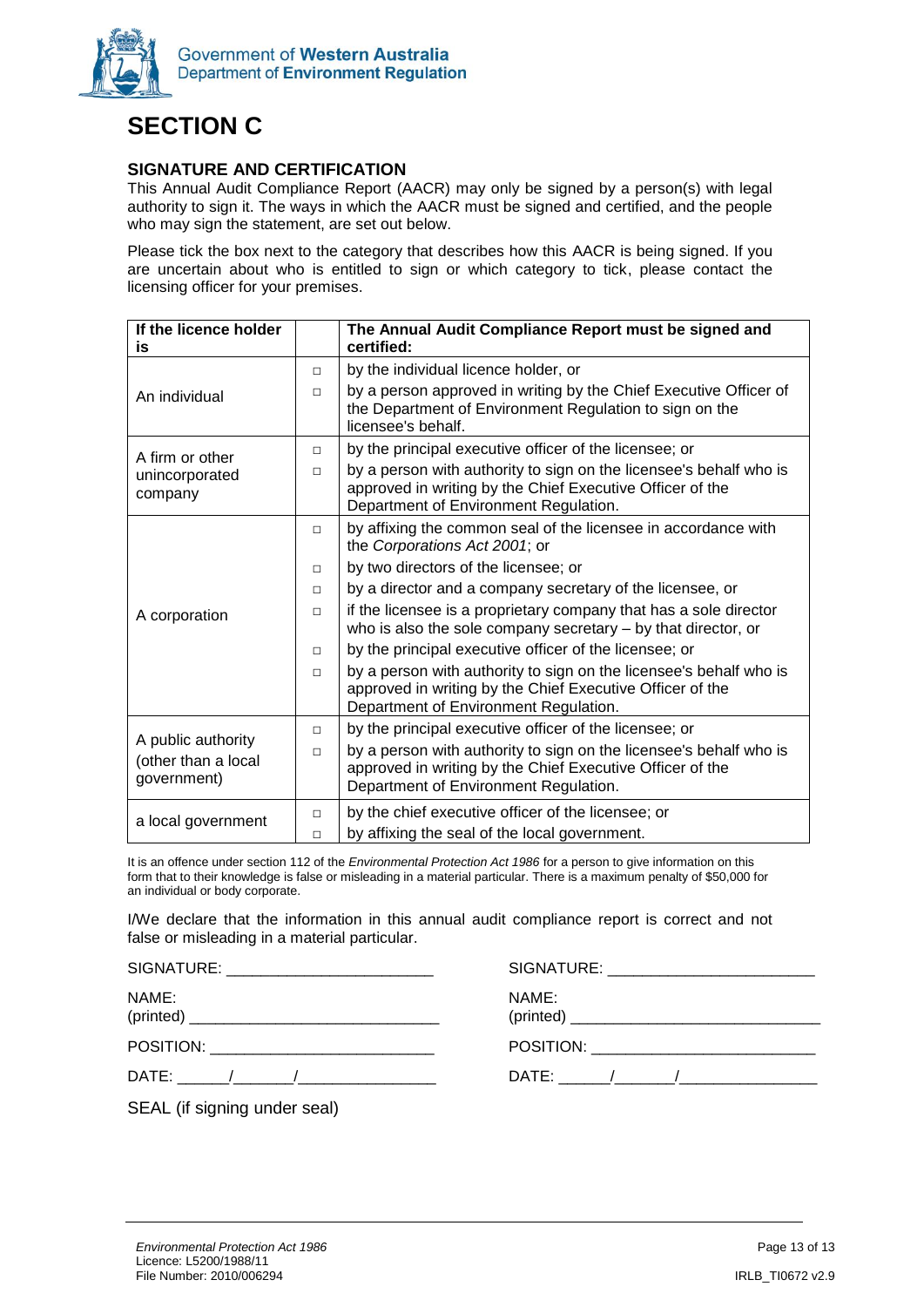

# **Decision Document**

# <span id="page-13-0"></span>*Environmental Protection Act 1986,* **Part V**

|                 | Proponent: Rural Export & Trading (W.A.) Pty Ltd |
|-----------------|--------------------------------------------------|
| <b>Licence:</b> | L5200/1988/1                                     |

| <b>Registered office:</b> | 43 Ventnor Avenue<br>WEST PERTH WA 6005                                                                                         |
|---------------------------|---------------------------------------------------------------------------------------------------------------------------------|
| ACN:                      | 008 781 664                                                                                                                     |
| <b>Premises address:</b>  | Rural Export & Trading (W.A.) Pty Ltd - Peel Feedlot<br>848 Mundijong Road<br>MARDELLA WA 6125<br>Being Lot 123 on Diagram 7171 |
| <b>Issue date:</b>        | Thursday, 01 October 2015                                                                                                       |
|                           | <b>Commencement date:</b> Friday, 09 October 2015                                                                               |
| Expiry date:              | Thursday, 08 October 2020                                                                                                       |

#### **Decision**

Based on the assessment detailed in this document the Department of Environment Regulation (DER), has decided to issue a licence. DER considers that in reaching this decision, it has taken into account all relevant considerations.

Decision Document prepared by: Chris Malley

Licensing Officer

Decision Document authorised by: Jonathan Bailes

Delegated Officer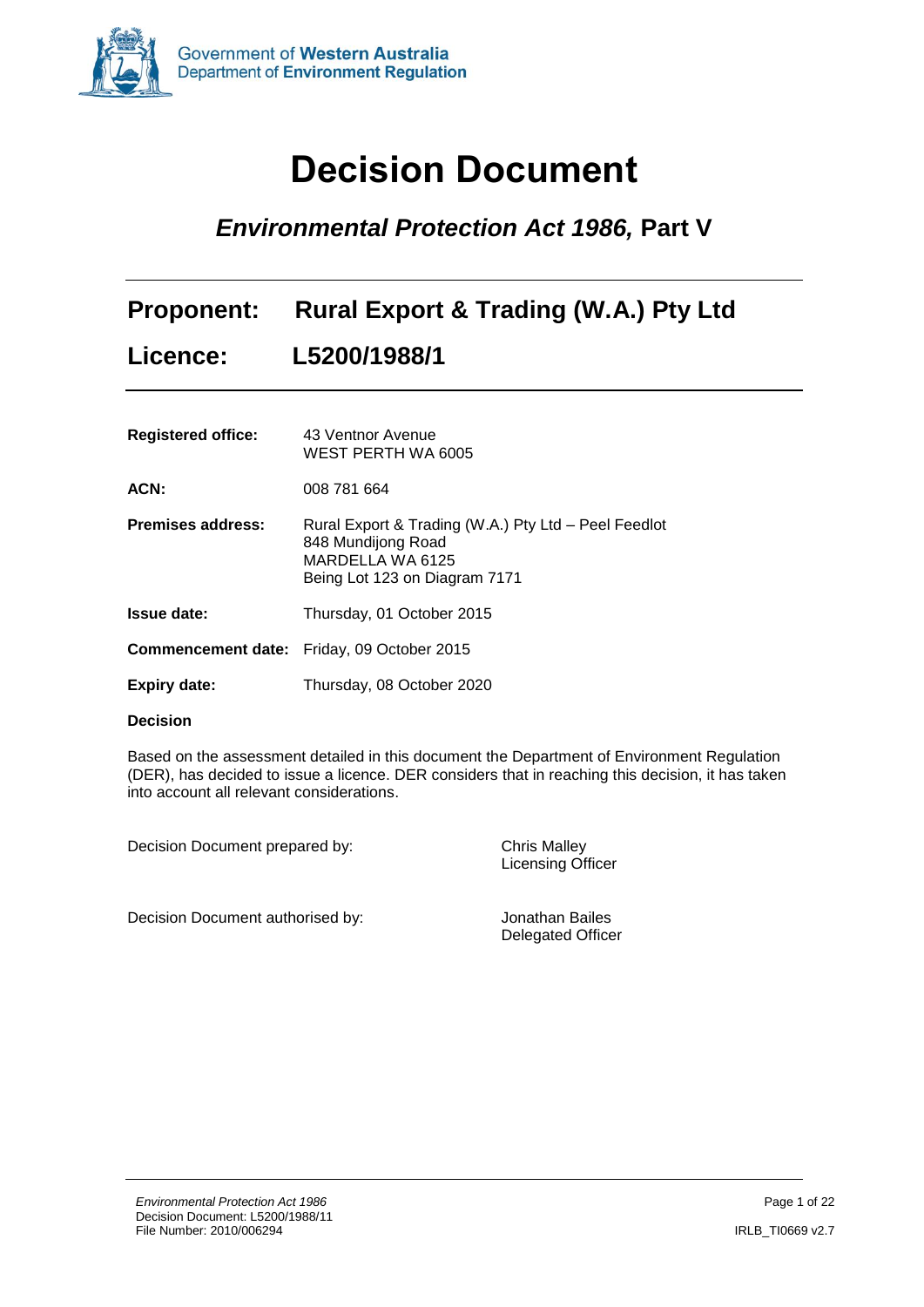

# <span id="page-14-0"></span>**Contents**

|              | <b>Decision Document</b>                     |                              |
|--------------|----------------------------------------------|------------------------------|
|              | Contents                                     |                              |
|              | Purpose of this Document                     |                              |
| $\mathbf{2}$ | Administrative summary                       | 3                            |
| 3            | Executive summary of proposal and assessment | 4                            |
| 4            | Decision table                               | 5                            |
| 5            | Advertisement and consultation table         | 19                           |
| 6.           | <b>Risk Assessment</b>                       | 20                           |
|              | Appendix A                                   | Error! Bookmark not defined. |
|              |                                              |                              |

# <span id="page-14-1"></span>**1 Purpose of this Document**

<span id="page-14-2"></span>This decision document explains how DER has assessed and determined the application and provides a record of DER's decision-making process and how relevant factors have been taken into account. Stakeholders should note that this document is limited to DER's assessment and decision making under Part V of the *Environmental Protection Act 1986.* Other approvals may be required for the proposal, and it is the proponent's responsibility to ensure they have all relevant approvals for their Premises.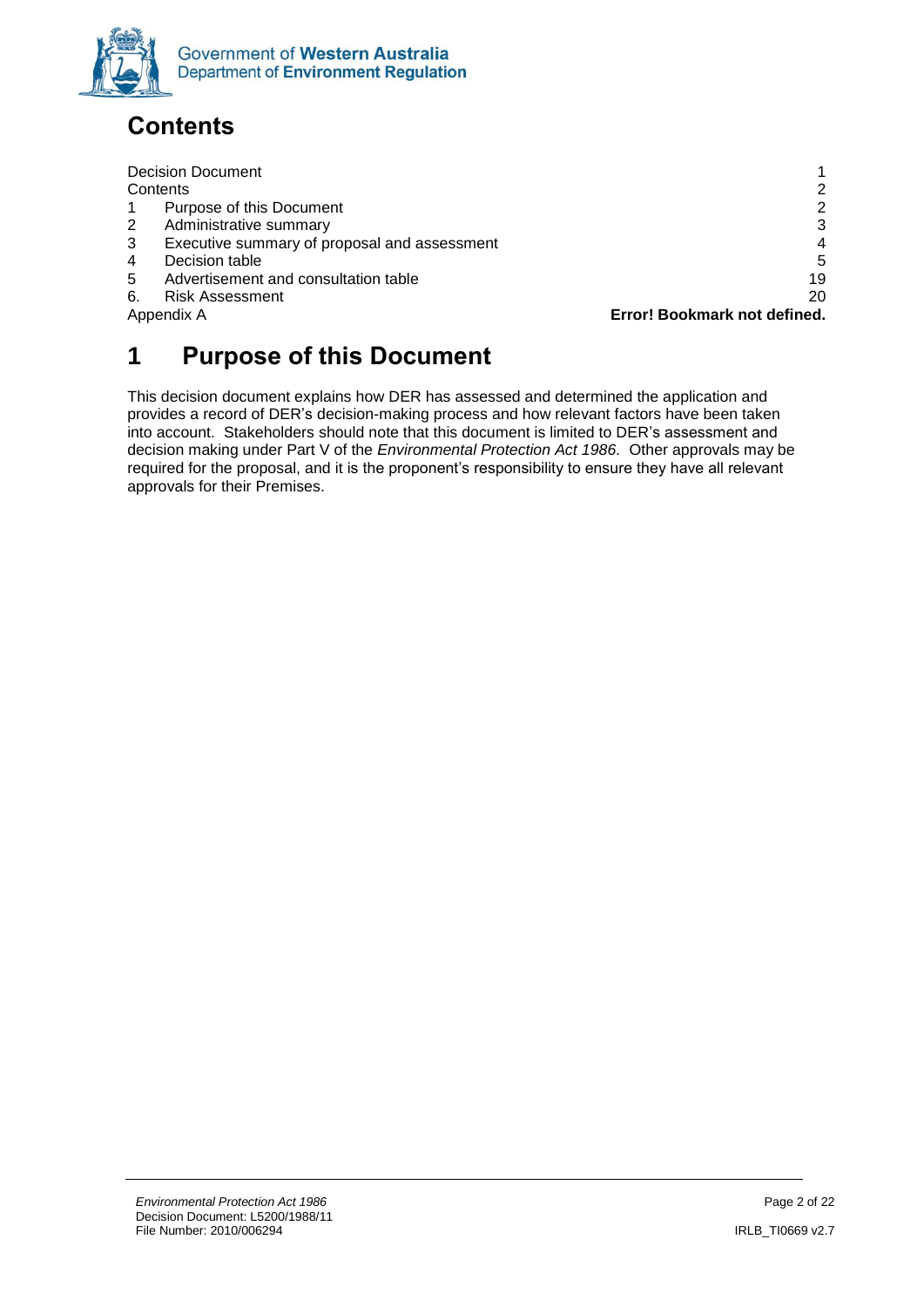

# **2 Administrative summary**

<span id="page-15-0"></span>

| <b>Administrative details</b>                                                                                                                                                                                                       |                                                                                       |                |                                                                                         |  |
|-------------------------------------------------------------------------------------------------------------------------------------------------------------------------------------------------------------------------------------|---------------------------------------------------------------------------------------|----------------|-----------------------------------------------------------------------------------------|--|
| Application type                                                                                                                                                                                                                    | <b>Works Approval</b><br>New Licence<br>Licence amendment<br>Works Approval amendment |                |                                                                                         |  |
|                                                                                                                                                                                                                                     | Category number(s)                                                                    |                | <b>Assessed design</b><br>capacity                                                      |  |
| Activities that cause the premises to become<br>prescribed premises                                                                                                                                                                 | 55                                                                                    |                | 2, 000,000 animals per<br>annual period                                                 |  |
| Application verified                                                                                                                                                                                                                | Date: 01/07/2015                                                                      |                |                                                                                         |  |
| Application fee paid                                                                                                                                                                                                                | Date: 14/07/2015                                                                      |                |                                                                                         |  |
| Works Approval has been complied with                                                                                                                                                                                               | Yes                                                                                   | No             | $N/A\boxtimes$                                                                          |  |
| Compliance Certificate received                                                                                                                                                                                                     | Yes[                                                                                  | No             | $N/A\boxtimes$                                                                          |  |
| Commercial-in-confidence claim                                                                                                                                                                                                      | $Yes \Box$                                                                            | $No\boxtimes$  |                                                                                         |  |
| Commercial-in-confidence claim outcome                                                                                                                                                                                              | N/A                                                                                   |                |                                                                                         |  |
| Is the proposal a Major Resource Project?                                                                                                                                                                                           | Yes                                                                                   | $No\boxtimes$  |                                                                                         |  |
| Was the proposal referred to the Environmental<br>Protection Authority (EPA) under Part IV of the<br><b>Environmental Protection Act 1986?</b>                                                                                      | $Yes \Box$                                                                            | $No\boxtimes$  | Referral decision No:<br>Managed under Part V<br>$\mathsf{I}$<br>Assessed under Part IV |  |
|                                                                                                                                                                                                                                     |                                                                                       |                | Ministerial statement No:                                                               |  |
| Is the proposal subject to Ministerial Conditions?                                                                                                                                                                                  | $Yes \Box$                                                                            | $No\boxtimes$  | EPA Report No:                                                                          |  |
| Does the proposal involve a discharge of waste<br>$No\boxtimes$<br>Yes<br>into a designated area (as defined in section 57<br>Department of Water consulted Yes $\Box$ No $\boxtimes$<br>of the Environmental Protection Act 1986)? |                                                                                       |                |                                                                                         |  |
| Is the Premises within an Environmental Protection Policy (EPP) Area Yes $\boxtimes$                                                                                                                                                |                                                                                       |                | No                                                                                      |  |
| If Yes include details of which EPP(s) here.                                                                                                                                                                                        |                                                                                       |                |                                                                                         |  |
| Environmental Protection (Peel Inlet - Harvey Estuary) Policy 1992                                                                                                                                                                  |                                                                                       |                |                                                                                         |  |
| Is the Premises subject to any EPP requirements?<br>If Yes, include details here, e.g. Site is subject to SO <sub>2</sub> requirements of Kwinana EPP.                                                                              | Yesl I                                                                                | No $\boxtimes$ |                                                                                         |  |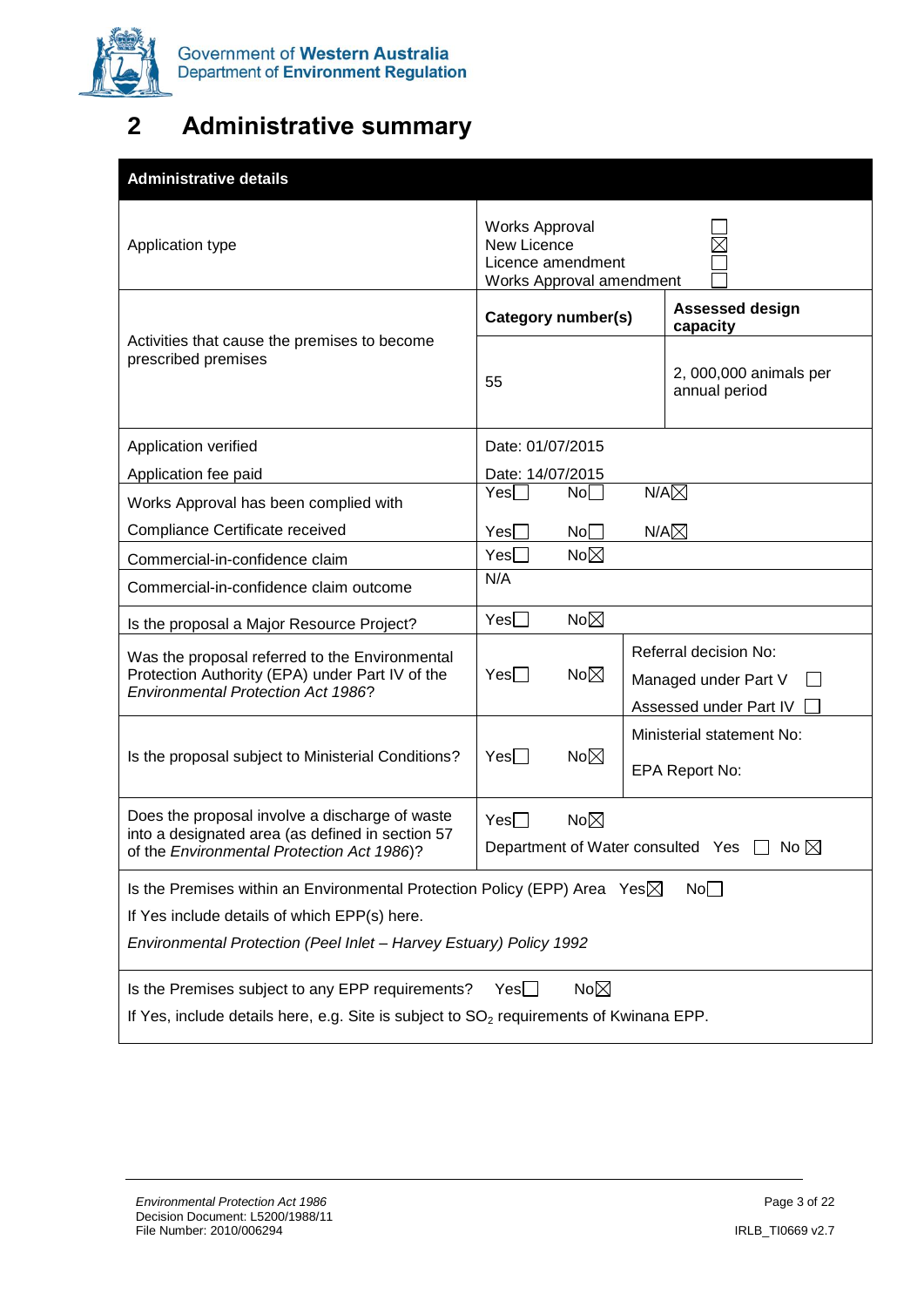



Rural Export & Trading (W.A.) Pty Ltd – Peel Feedlot ("the licensee") has operated a sheep feedlot at the premises since 1978 and held a licence under Part V of the *Environmental Protection Act 1986* since 1988. Sheep are transported to the site to become accustomed to pellet feed whilst awaiting short-haul transhipment to Fremantle Port for overseas shipment. The majority of sheep are held in raised holding sheds with the ability to rotate small numbers within paddocks on the remainder of the premises. Solid waste falls through a mesh floor of holding sheds and accumulates below on a concrete sub-floor prior to collection and sale to the horticultural and nursery industry. The site is zoned rural and surrounded by rural zoned land including a licensed cattle feedlot on the property adjacent east. A Bush Forever conservation area extends south from the premises on the adjacent premises. There is at least one rural residence within 1 km of the boundary (east); however it is more than 1 km from the holding sheds and evaporation pond. There are potentially several other rural residences 500 m to 1 km from the premises boundary, however the distances are more than 1 km from the holding sheds.

Emissions and discharges from the activities on site include potential odour, fugitive dust, solid waste (manure), liquid waste (contaminated stormwater run-off) and noise. As the site is located within the *Environmental Protection (Peel Inlet – Harvey Estuary) Policy 1992* area, the management of solid and liquid wastes that are rich in nutrients are key factors to minimise the risk on soil, surface water and groundwater contamination. Run-off from operational areas is directed into concrete drains and then to a clay-lined evaporation pond. Manure is contained on a compacted limestone floor beneath the holding sheds where it is protected from rainfall and surface water runoff pending its removal.

DER has converted the licence into a new format and the majority of requirements from Licence L5200/1988/10 have been retained in this Licence (L5200/1988/11) as outlined in the Section 4 decision table. The following summarises key changes in this licence from the previous version:

- the requirement to maintain fencing around specified revegetation areas was deleted (refer to Section 4 – Premises operation);
- fugitive dust conditions were deleted (refer to Section 4 Fugitive emissions);
- the mass loading of total phosphorus discharge limit was deleted (refer to Section 4 Emissions to land including monitoring);
- the ambient surface water and ground water monitoring program was modified (refer to Section 4 – Ambient quality monitoring); and
- Improvement requirements were added (refer to Section 4 Improvement requirements).

As part of this process, DER has also considered changes requested to the ambient water monitoring program in the licensee's application to amend Licence L5200/1988/10 dated 18 December 2014. The following was determined in relation to the licensee's three requests:

- DER disagreed with the requested removal of nitrates from the surface water and groundwater monitoring program and has retained this requirement (refer to Section 4 – Ambient quality monitoring);
- DER disagreed with the removal of total dissolved solids (TDS) from the surface water monitoring program and has retained this requirement by changing the parameter to electrical conductivity. Electrical conductivity has also been added to the monitoring suite for groundwater bores (refer to Section 4 – Ambient quality monitoring); and
- DER included improvement requirements to investigate and resolve issues with groundwater boreholes being frequently dry (refer to Section 4 – Improvement requirements).

DER will reassess the licence once the improvement requirements are complete and consider the appropriate regulatory approach based on this assessment.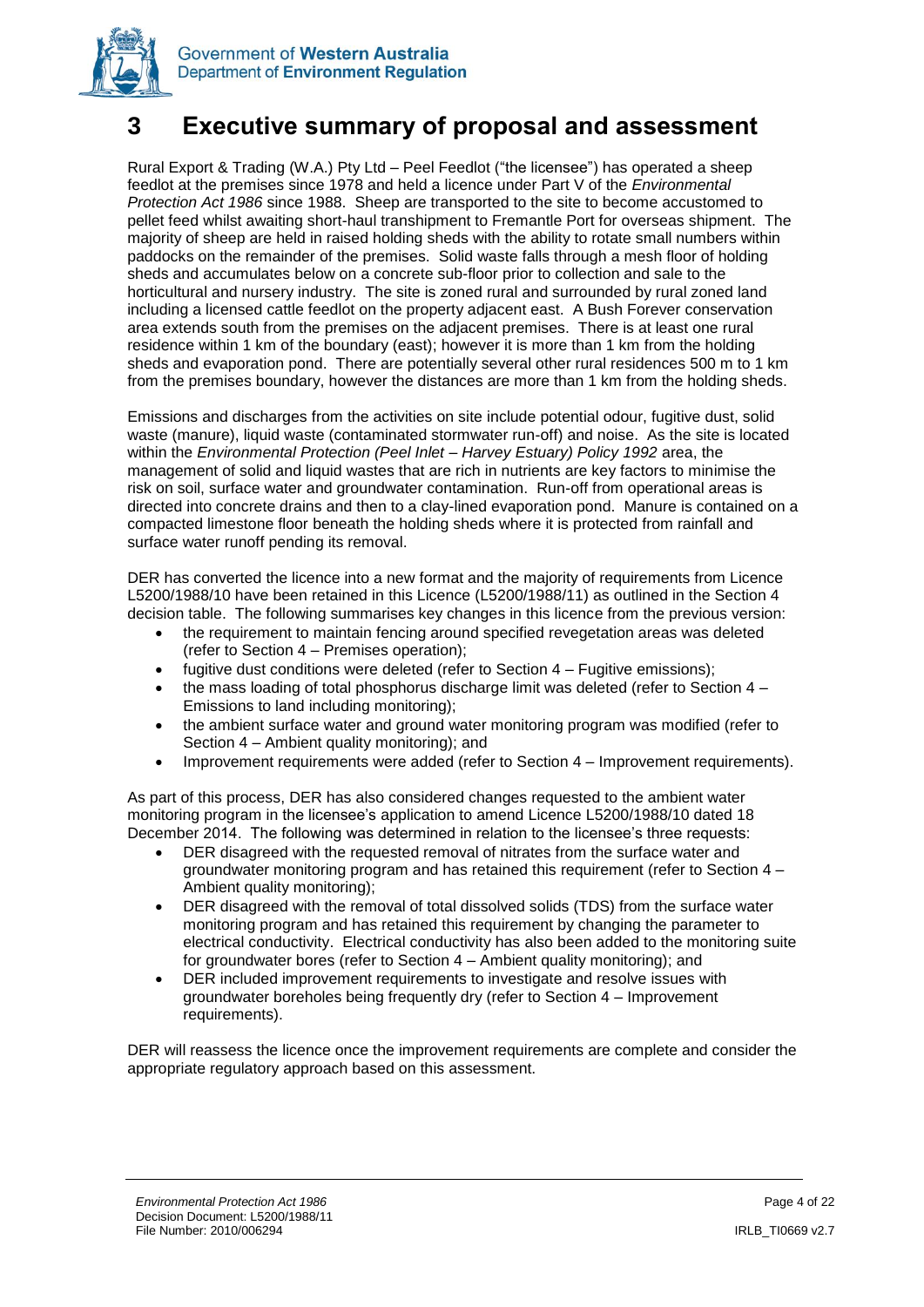

### **4 Decision table**

All applications are assessed in line with the *Environmental Protection Act 1986*, the *Environmental Protection Regulations 1987* and DER's Operational Procedure on Assessing Emissions and Discharges from Prescribed Premises. Where other references have been used in making the decision they are detailed in the decision document.

<span id="page-17-0"></span>

| <b>DECISION TABLE</b>                                   |                                                 |                                                                                                                                                                                                                                                                                                                                                                                                                                                                                                                                                                                                                                                                                                                                                                                                                                                                                   |                                                                                                                                                                                                                                                                             |
|---------------------------------------------------------|-------------------------------------------------|-----------------------------------------------------------------------------------------------------------------------------------------------------------------------------------------------------------------------------------------------------------------------------------------------------------------------------------------------------------------------------------------------------------------------------------------------------------------------------------------------------------------------------------------------------------------------------------------------------------------------------------------------------------------------------------------------------------------------------------------------------------------------------------------------------------------------------------------------------------------------------------|-----------------------------------------------------------------------------------------------------------------------------------------------------------------------------------------------------------------------------------------------------------------------------|
| <b>Works</b><br>Approval /<br><b>Licence</b><br>section | <b>Condition</b><br>number<br><b>L= Licence</b> | Justification (including risk description & decision methodology where relevant)                                                                                                                                                                                                                                                                                                                                                                                                                                                                                                                                                                                                                                                                                                                                                                                                  | <b>Reference</b><br>documents                                                                                                                                                                                                                                               |
| General<br>conditions                                   | N/A                                             | There are no conditions to be included in this section in addition to conditions L1.2.1<br>and 1.2.2 that form part of the licence template.                                                                                                                                                                                                                                                                                                                                                                                                                                                                                                                                                                                                                                                                                                                                      | N/A                                                                                                                                                                                                                                                                         |
| <b>Premises</b><br>operation                            | L1.3.1<br>L1.3.2                                | Conditions L1.3.1 and L1.3.2 will be included in this section to combine and replace<br>conditions of Licence L5200/1988/10 that relate to waste containment infrastructure<br>and management of wastes.<br>Condition 1.3.1 and its table specifies key containment infrastructure and its purpose at<br>the premises including the:<br>evaporation pond (wastewater)<br>catch drains (wastewater)<br>holding sheds (manure); and<br>carcass cold storage area (carcasses)<br>This condition replaces the following key elements of Licence L5200/1988/10 and does<br>not impose any additional requirements:<br>Condition G4(a) and G4(b) – Sheep sheds that allow collection of manure on a<br>hardstand;<br>Condition G5 - carcass cold storage area; and<br>$\bullet$<br>Condition W2(b) – drainage of wastewater from operational areas to a clay-<br>lined evaporation pond | Licence<br>$L5200/1988/10 -$<br>conditions G4(a),<br>G4(b), G5, W2(a)<br>and $W2(b)$<br>Regulatory<br>Principles, DER,<br><b>July 2015</b><br>Revegetation and<br>Drainage-<br>Management Plan<br>Lot 2 Mundijong<br>Road, Agriculture<br>Western<br>Australia, May<br>1999 |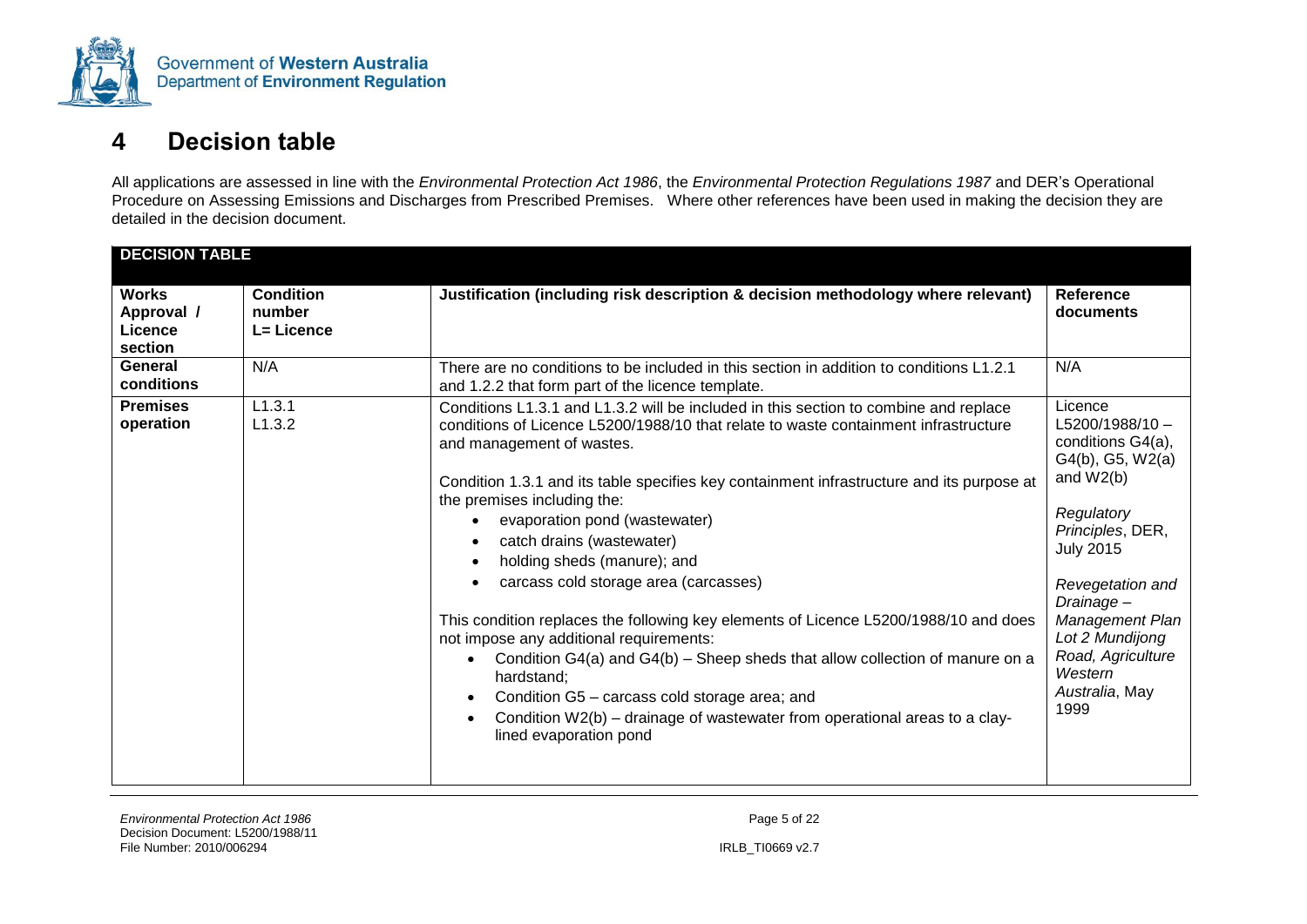

|                                                  | <b>DECISION TABLE</b>                    |                                                                                                                                                                                                                                                                                                                                                                                                                                                                                                                                                                                                                                                                                                                                                                                                                                                                                                                                                                                                                                                                                                                                                                                                                                                                                                                                                                                                                                                                                                                                                                                                                                                                                                                                                                                                                                                                                                                                                                                                                                                                                                                                                                                      |                               |  |
|--------------------------------------------------|------------------------------------------|--------------------------------------------------------------------------------------------------------------------------------------------------------------------------------------------------------------------------------------------------------------------------------------------------------------------------------------------------------------------------------------------------------------------------------------------------------------------------------------------------------------------------------------------------------------------------------------------------------------------------------------------------------------------------------------------------------------------------------------------------------------------------------------------------------------------------------------------------------------------------------------------------------------------------------------------------------------------------------------------------------------------------------------------------------------------------------------------------------------------------------------------------------------------------------------------------------------------------------------------------------------------------------------------------------------------------------------------------------------------------------------------------------------------------------------------------------------------------------------------------------------------------------------------------------------------------------------------------------------------------------------------------------------------------------------------------------------------------------------------------------------------------------------------------------------------------------------------------------------------------------------------------------------------------------------------------------------------------------------------------------------------------------------------------------------------------------------------------------------------------------------------------------------------------------------|-------------------------------|--|
| <b>Works</b><br>Approval /<br>Licence<br>section | <b>Condition</b><br>number<br>L= Licence | Justification (including risk description & decision methodology where relevant)                                                                                                                                                                                                                                                                                                                                                                                                                                                                                                                                                                                                                                                                                                                                                                                                                                                                                                                                                                                                                                                                                                                                                                                                                                                                                                                                                                                                                                                                                                                                                                                                                                                                                                                                                                                                                                                                                                                                                                                                                                                                                                     | <b>Reference</b><br>documents |  |
|                                                  |                                          | Condition 1.3.2 and its table specify key requirements for the management of waste<br>including wastewater, carcasses and manure. It replaces the following key elements of<br>Licence L5200/1988/10 and does not impose any additional requirements:<br>Condition G4(b), $W2(a)$ and $W2(b)$ – The conditions were repetitious however<br>the intent is that wastewater is directed to the evaporation pond via the catch<br>drains where it is disposed of via evaporation;<br>Condition G5 - Where carcasses are to be stored beyond 24 hours of the<br>animals death, they need to be isolated within the cold storage area; and<br>Condition $G4(b)$ and $W2(a)$ – Manure is to be stored on the sub-floor beneath<br>the holding sheds where water from rain, sprinklers or surface drainage cannot<br>access the manure.<br>It is noted that conditions 1.3.1 and 1.3.2 are consistent with Licence L8338/2009/2<br>granted to Wellard Rural Exports Pty Ltd on 13/03/2014 for the nearby La Bergerie<br>livestock holding facility.<br>Condition G6 in Licence L5200/1988/10 was a premises specific requirement to<br>maintain fencing around revegetation areas as shown in the referenced Revegetation<br>and Drainage - Management Plan Lot 2 Mundijong Road, Agriculture Western<br>Australia, May 1999. The areas were depicted in the premises map attached to the<br>licence and the intent of the condition is to prevent stock access.<br>The plan itself is a map prepared in approximately 1999 indicating existing vegetation<br>and proposed revegetation areas in the broader areas of the premises. The<br>requirement to maintain fencing will not be retained in Licence L5200/1988/11 as it is<br>not consistent with published guidance statement: Regulatory Principles, July 2015.<br>The condition does not clearly relate to the regulation of emissions or discharges, or<br>the prevention of unacceptable risk of harm to public health or the environment. At the<br>last compliance inspection on 10/11/2014, DER Officers noted that the fencing was in<br>place and suitably maintained. As the area is already fenced and the licensee holds |                               |  |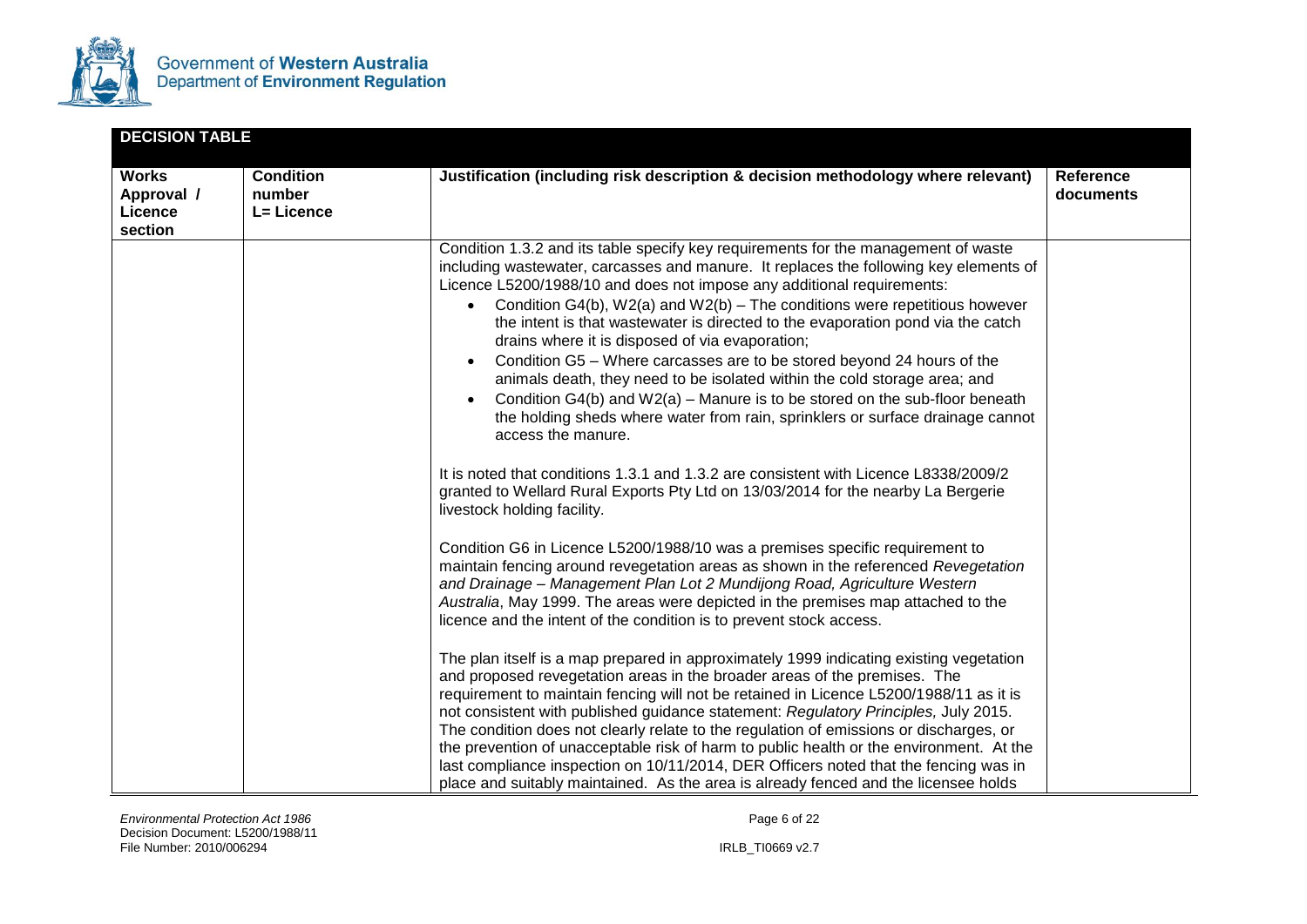

| <b>DECISION TABLE</b>                                                           |                                          |                                                                                                                                                                                                                                                                                                                                                                                                                                                                                                                                                                      |                                                                                                          |
|---------------------------------------------------------------------------------|------------------------------------------|----------------------------------------------------------------------------------------------------------------------------------------------------------------------------------------------------------------------------------------------------------------------------------------------------------------------------------------------------------------------------------------------------------------------------------------------------------------------------------------------------------------------------------------------------------------------|----------------------------------------------------------------------------------------------------------|
| <b>Works</b><br>Approval /<br>Licence<br>section                                | <b>Condition</b><br>number<br>L= Licence | Justification (including risk description & decision methodology where relevant)                                                                                                                                                                                                                                                                                                                                                                                                                                                                                     | <b>Reference</b><br>documents                                                                            |
|                                                                                 |                                          | sheep primarily in dedicated sheds, the condition will be removed as it is no longer<br>relevant.                                                                                                                                                                                                                                                                                                                                                                                                                                                                    |                                                                                                          |
| <b>Emissions</b><br>general                                                     | N/A                                      | There are no conditions in this section of Licence L5200/1988/11 as there are no<br>descriptive or numeric limits specified in the licence.                                                                                                                                                                                                                                                                                                                                                                                                                          | N/A                                                                                                      |
| <b>Point source</b><br>emissions to<br>air including<br>monitoring              | N/A                                      | The site does not have point source emissions to air therefore no conditions have been<br>imposed relating to point source air emissions or monitoring.                                                                                                                                                                                                                                                                                                                                                                                                              | N/A                                                                                                      |
| <b>Point source</b><br>emissions to<br>surface water<br>including<br>monitoring | N/A                                      | The site does not have point source emissions to surface water therefore no specific<br>conditions have been imposed relating to point source emissions to surface water or<br>monitoring.<br>The potential for emissions to surface water is managed and regulated through<br>conditions 1.3.1 and 1.3.2 for containment infrastructure and management of waste<br>respectively as described above in the 'premises operation' section. Ambient surface<br>water quality monitoring requirements are to be included in condition 2.3.1 and this<br>discussed below. | N/A                                                                                                      |
| <b>Point source</b><br>emissions to<br>groundwater<br>including<br>monitoring   | N/A                                      | The site does not have point source emissions to groundwater therefore no conditions<br>have been imposed relating to point source emissions to groundwater or monitoring.                                                                                                                                                                                                                                                                                                                                                                                           | N/A                                                                                                      |
| <b>Emissions to</b><br>land including<br>monitoring                             | N/A                                      | Licence L5200/1988/10 contained condition W1 that required the licensee to operate<br>the premises to prevent the mass loading of total phosphorus discharged from the<br>premises from exceeding 330 kg per calendar year.<br><b>Emission Description</b><br>Emission: Phosphorus contained within animal manures.<br>Impact: The site is located within the Environmental Protection (Peel Inlet - Harvey<br>Estuary) Policy 1992 area which is sensitive to excessive nutrient input. Animal                                                                      | Licence<br>$L5200/1988/10 -$<br>Condition W1<br>Regulatory<br>Principles, DER,<br>July 2015 - Page<br>4. |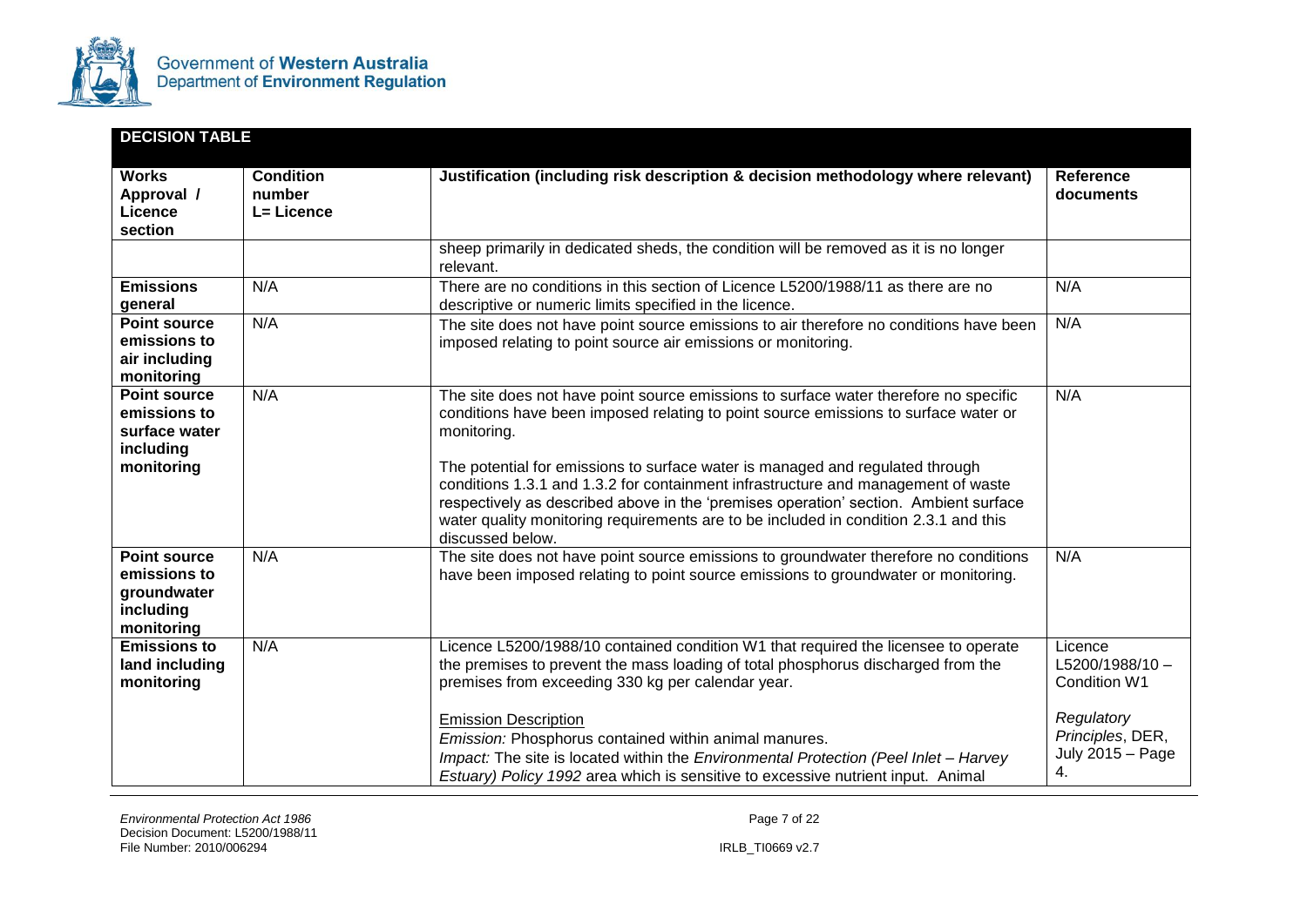

| <b>DECISION TABLE</b>                            |                                          |                                                                                                                                                                                                                                                                                                                                                                                                                                                                                                                                                                                                                                                                                                                                                                                                       |                                                                                       |
|--------------------------------------------------|------------------------------------------|-------------------------------------------------------------------------------------------------------------------------------------------------------------------------------------------------------------------------------------------------------------------------------------------------------------------------------------------------------------------------------------------------------------------------------------------------------------------------------------------------------------------------------------------------------------------------------------------------------------------------------------------------------------------------------------------------------------------------------------------------------------------------------------------------------|---------------------------------------------------------------------------------------|
| <b>Works</b><br>Approval /<br>Licence<br>section | <b>Condition</b><br>number<br>L= Licence | Justification (including risk description & decision methodology where relevant)                                                                                                                                                                                                                                                                                                                                                                                                                                                                                                                                                                                                                                                                                                                      | Reference<br>documents                                                                |
|                                                  |                                          | manures that are inadequately contained or where leachate runoff is inadequately<br>captured can result in contaminated runoff into surface water, soil and infiltration to<br>groundwater. Nutrient impacts into the catchments may contribute to ecological<br>impacts on the system.<br>Controls: Sheds are constructed with a compacted limestone sub-floor so manure is<br>contained and rainfall is excluded. Operational livestock areas are also hardstand<br>where contaminated run-off is directed via impermeable drains to a clay lined<br>evaporation pond.                                                                                                                                                                                                                              | Environmental<br><b>Protection (Peel</b><br>Inlet - Harvey<br>Estuary) Policy<br>1992 |
|                                                  |                                          | <b>Risk Assessment</b><br>Consequence: Moderate<br>Likelihood: Possible<br><b>Risk Rating: Moderate</b>                                                                                                                                                                                                                                                                                                                                                                                                                                                                                                                                                                                                                                                                                               |                                                                                       |
|                                                  |                                          | <b>Regulatory Controls</b><br>Condition W1 in Licence L5200/1988/10 has been removed. The historical context of<br>the condition relates to the site's location within the Environmental Protection (Peel<br>Inlet - Harvey Estuary) Policy 1992 area which continues to be sensitive to nutrient<br>export into the catchment from activities across the region. DER has decided to delete<br>the condition as it does not conform to its published guidance statement: Regulatory<br>Principles, July 2015 (Page 4 – appropriate conditions). The condition is not viewed as<br>justifiable, clear and enforceable. The condition has been progressively removed from<br>other similar licences in the region, primarily because there is no accurate means to<br>demonstrate and audit compliance. |                                                                                       |
|                                                  |                                          | Licence L5200/1988/11 will require the storage of wastewater and manure in specified<br>containment infrastructure (condition 1.3.1), management of waste (condition 1.3.2)<br>and monitoring of ambient environmental quality (surface water and groundwater).<br>DER has also imposed an improvement program (IR1 in condition 3.1.1) to ensure that<br>groundwater monitoring bores are appropriately located and installed. These                                                                                                                                                                                                                                                                                                                                                                 |                                                                                       |

*Environmental Protection Act 1986 Page 8 of 22* Decision Document: L5200/1988/11 File Number: 2010/006294 IRLB\_TI0669 v2.7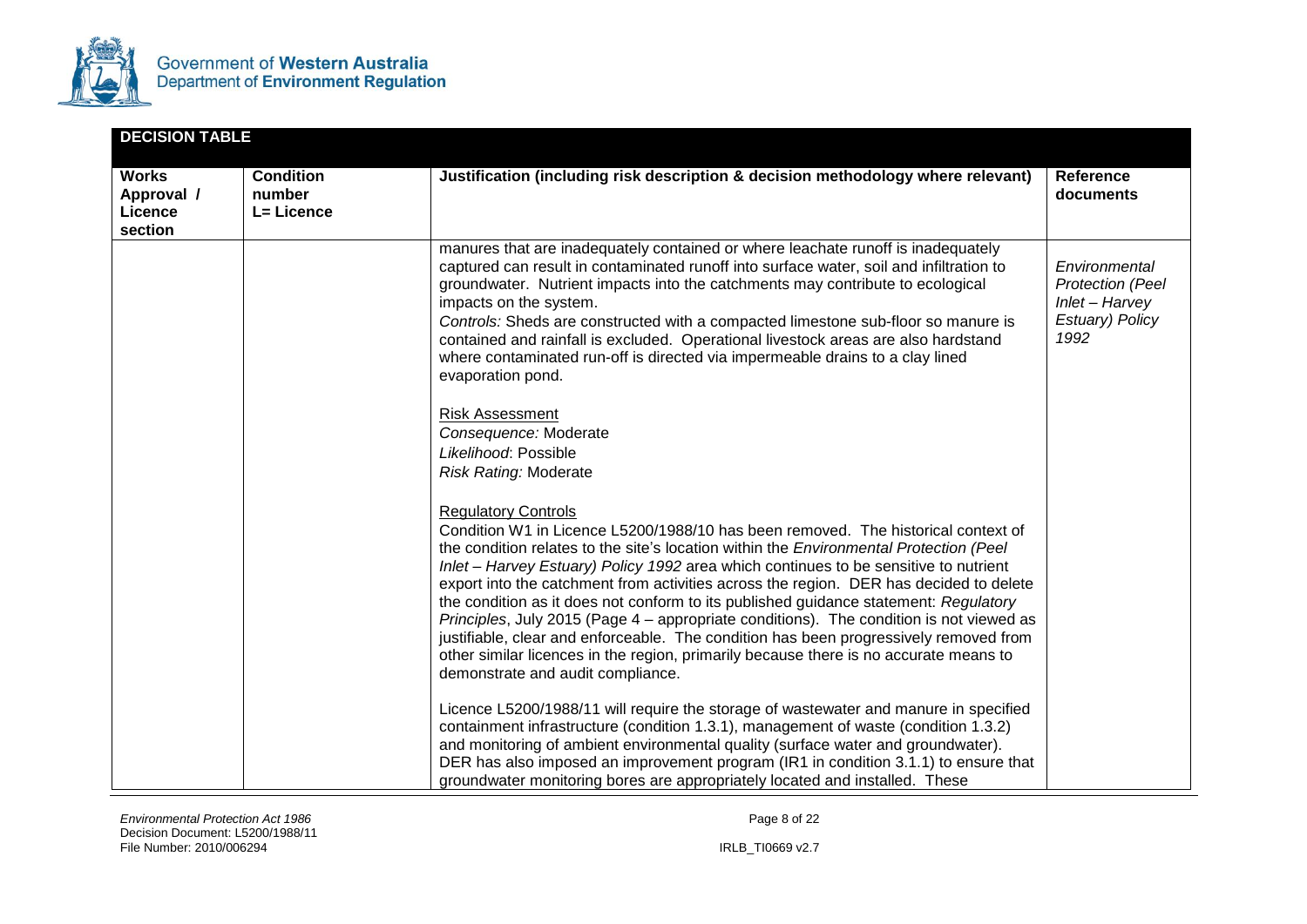

| <b>DECISION TABLE</b>                            |                                          |                                                                                                                                                                                                                                                                                                                                                                                                                                                                                                                                                                                                                                                                                                                                                                                                                                                                                                                                                                                                                                                                                                                                                                                                                                                                                                                                                                                                                                                                                                                                                                                                                                                                                                                                                                                        |                                                                                                                                                                                                                                                                                                                                             |
|--------------------------------------------------|------------------------------------------|----------------------------------------------------------------------------------------------------------------------------------------------------------------------------------------------------------------------------------------------------------------------------------------------------------------------------------------------------------------------------------------------------------------------------------------------------------------------------------------------------------------------------------------------------------------------------------------------------------------------------------------------------------------------------------------------------------------------------------------------------------------------------------------------------------------------------------------------------------------------------------------------------------------------------------------------------------------------------------------------------------------------------------------------------------------------------------------------------------------------------------------------------------------------------------------------------------------------------------------------------------------------------------------------------------------------------------------------------------------------------------------------------------------------------------------------------------------------------------------------------------------------------------------------------------------------------------------------------------------------------------------------------------------------------------------------------------------------------------------------------------------------------------------|---------------------------------------------------------------------------------------------------------------------------------------------------------------------------------------------------------------------------------------------------------------------------------------------------------------------------------------------|
| <b>Works</b><br>Approval /<br>Licence<br>section | <b>Condition</b><br>number<br>L= Licence | Justification (including risk description & decision methodology where relevant)                                                                                                                                                                                                                                                                                                                                                                                                                                                                                                                                                                                                                                                                                                                                                                                                                                                                                                                                                                                                                                                                                                                                                                                                                                                                                                                                                                                                                                                                                                                                                                                                                                                                                                       | <b>Reference</b><br>documents                                                                                                                                                                                                                                                                                                               |
|                                                  |                                          | regulatory controls are sufficient to address the risk of phosphorus emissions to the<br>environment.<br><b>Residual Risk</b><br>Consequence: Moderate<br>Likelihood: Unlikely<br>Residual Risk Rating: Moderate                                                                                                                                                                                                                                                                                                                                                                                                                                                                                                                                                                                                                                                                                                                                                                                                                                                                                                                                                                                                                                                                                                                                                                                                                                                                                                                                                                                                                                                                                                                                                                       |                                                                                                                                                                                                                                                                                                                                             |
| <b>Fugitive</b><br>emissions                     | N/A                                      | Licence L5200/1988/10 contained fugitive dust conditions therefore it has been<br>reassessed.<br><b>Emission Description</b><br>Emission: Fugitive dust from stock agisting and transport activities (normal<br>operations). During normal operations, the potential for fugitive dust emissions is only<br>relevant to the summer months, and more specifically sustained periods of hot, dry and<br>moderate to strong windy conditions. The key source is likely to be the paddocks;<br>however, sheep are primarily held in sheds with only occasion low densities of sheep<br>held in paddocks on a rotational basis. The only other key sources of potential fugitive<br>dust are movement of stock trucks on unsealed roads and from the holding sheds.<br>Impact: Reduced local air quality causing a nuisance. The nearest sensitive receptor<br>is approximately 1 km away. Site is located within a rural zoned area and surrounding<br>premises are rural properties including an adjacent licensed cattle feedlot. DER has no<br>recent records of dust complaints reported against the premises. Fugitive dust from<br>paddocks is likely to be commensurate with other rural and agricultural properties in<br>the localised area. Historically fugitive dust from the paddocks was related to<br>overstocking and associated land degradation that had occurred. Since the late 1990s<br>the licensee has largely addressed this through extensive revegetation and land<br>regeneration activities in consultation with DER and the Department of Agriculture and<br>Food Western Australia.<br>Controls: The licensee manages dust in accordance with its Dust Management Plan<br>for the Sheep Feed Lot at Lot 2 Mundijong Road, Mundijong, ATA Environmental, June | Licence<br>$L5200/1988/10 -$<br>Conditions A1(a),<br>$A1(b)$ and A2<br>Dust<br>Management<br>Plan, ATA<br>Environmental,<br>June 2010<br><b>DER</b> Inspection<br>Report for<br>10/11/2015<br>(Infobase doc.<br>$A826404$ ) –<br>Section B.<br>conditions A1 and<br>A2 explanation of<br>findings<br>Environmental<br><b>Protection Act</b> |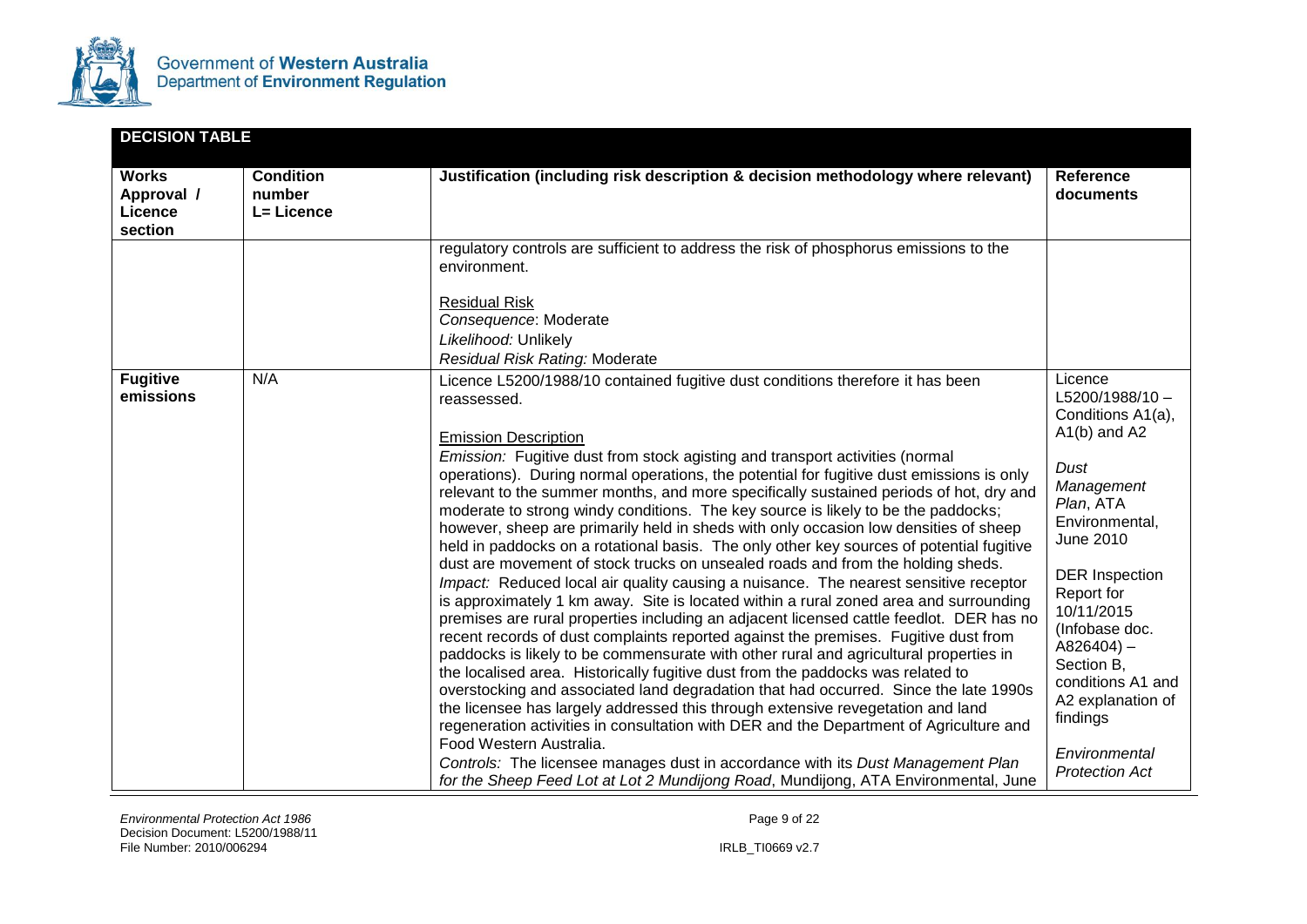

| <b>DECISION TABLE</b>                            |                                          |                                                                                                                                                                                                                                                                                                                                                                                                                                                                                                                                                                                                                                            |                               |
|--------------------------------------------------|------------------------------------------|--------------------------------------------------------------------------------------------------------------------------------------------------------------------------------------------------------------------------------------------------------------------------------------------------------------------------------------------------------------------------------------------------------------------------------------------------------------------------------------------------------------------------------------------------------------------------------------------------------------------------------------------|-------------------------------|
| <b>Works</b><br>Approval /<br>Licence<br>section | <b>Condition</b><br>number<br>L= Licence | Justification (including risk description & decision methodology where relevant)                                                                                                                                                                                                                                                                                                                                                                                                                                                                                                                                                           | <b>Reference</b><br>documents |
|                                                  |                                          | 2000. It also uses water sprays in central yards, has bituminised internal roads,<br>prioritises the holding of stock within sheds, maintains vegetative buffers in and around<br>the premises, and ensures the rotation of stock. Grass cover is maintained across the<br>feedlot with pasture management, housekeeping practices include cleaning of pens<br>before/after sheep loads and maintaining roads. The licensee planted 2520 seedlings<br>in 2013 to continue tree belt development and revegetation. (Source: Explanation of<br>findings within Section B of DER Inspection Report for 10/11/2015, Infobase doc.<br>A826404). | 1986 - Part V                 |
|                                                  |                                          | <b>Risk Assessment</b><br>Consequence: Insignificant<br>Likelihood: Possible<br><b>Risk Rating: Low</b>                                                                                                                                                                                                                                                                                                                                                                                                                                                                                                                                    |                               |
|                                                  |                                          | <b>Regulatory Controls</b><br>Licence L5200/1988/10 had three separate requirements for fugitive dust including the<br>prevention of visible dust crossing the boundary (condition A1(a)), implementation of<br>measures to minimise dust lift-off (condition A1(b)) and implementation of the above-<br>mentioned dust management Plan (condition A2). As fugitive dust is assessed to be<br>low risk, Licence L5200/1988/11 will not include specific conditions relating to control of<br>fugitive dust emissions. The licensee is required to comply with the general provisions<br>of the Environmental Protection Act 1986.          |                               |
|                                                  |                                          | <b>Residual Risk</b><br>Consequence: Insignificant<br>Likelihood: Possible<br>Residual Risk Rating: Low                                                                                                                                                                                                                                                                                                                                                                                                                                                                                                                                    |                               |
|                                                  |                                          | The potential for fugitive emissions to groundwater is managed and regulated through<br>conditions 1.3.1 and 1.3.2 for containment infrastructure and management of waste                                                                                                                                                                                                                                                                                                                                                                                                                                                                  |                               |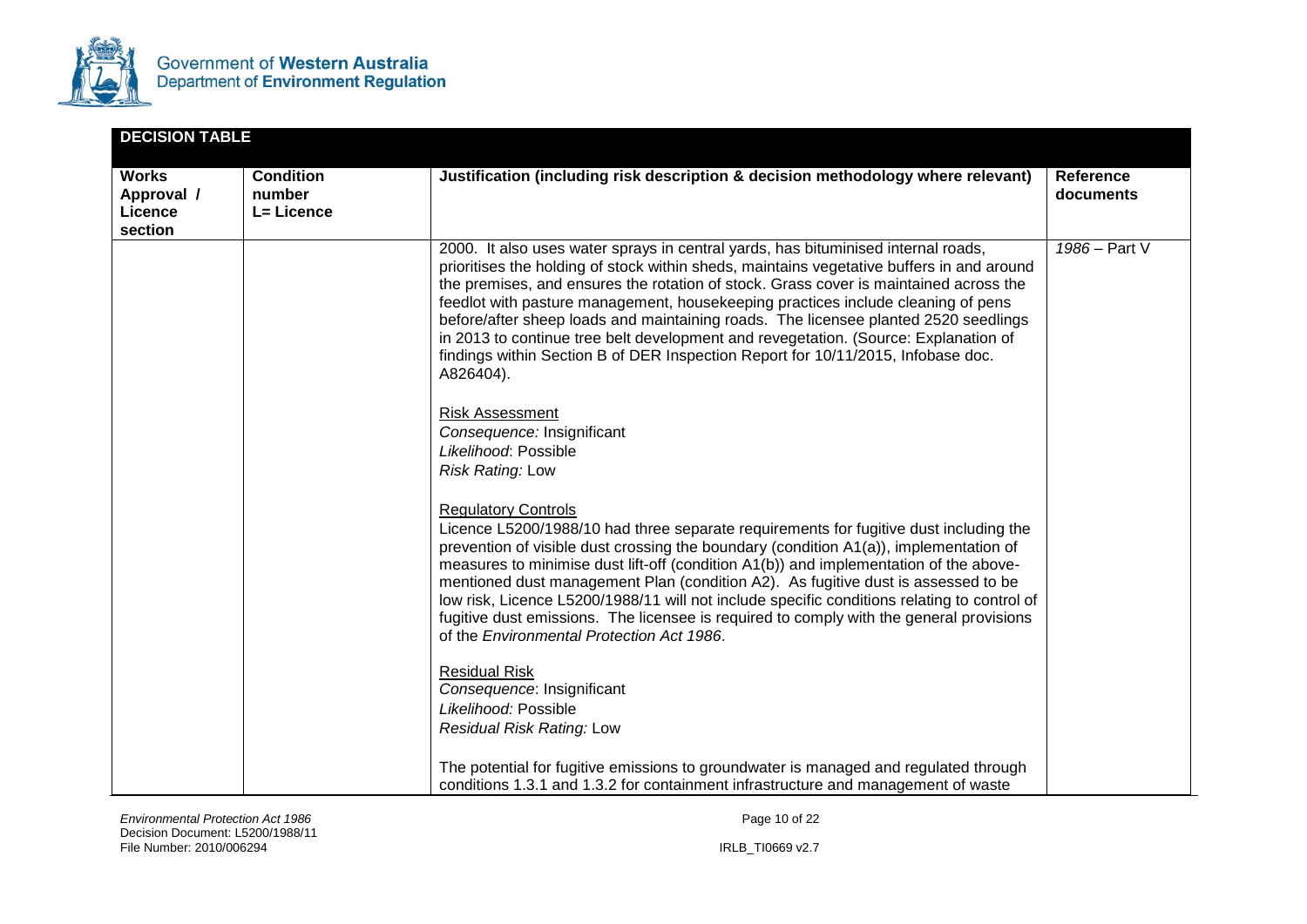

| <b>DECISION TABLE</b>                                    |                                          |                                                                                                                                                                                                                                                                                                                                                                                                                                                                                                                                                                                                                                      |                                                                                                                            |
|----------------------------------------------------------|------------------------------------------|--------------------------------------------------------------------------------------------------------------------------------------------------------------------------------------------------------------------------------------------------------------------------------------------------------------------------------------------------------------------------------------------------------------------------------------------------------------------------------------------------------------------------------------------------------------------------------------------------------------------------------------|----------------------------------------------------------------------------------------------------------------------------|
| <b>Works</b><br>Approval /<br>Licence<br>section         | <b>Condition</b><br>number<br>L= Licence | Justification (including risk description & decision methodology where relevant)                                                                                                                                                                                                                                                                                                                                                                                                                                                                                                                                                     | <b>Reference</b><br>documents                                                                                              |
|                                                          |                                          | respectively as described above in the 'premises operation' section. Ambient<br>groundwater quality monitoring requirements are to be included in condition 2.3.1 and<br>this discussed below.                                                                                                                                                                                                                                                                                                                                                                                                                                       |                                                                                                                            |
| Odour                                                    | N/A                                      | Licence L5200/1988/10 did not contain any specific odour conditions. Odour was not<br>re-assessed as part of this licence renewal and Licence L5200/1988/11 will not contain<br>any specific odour conditions.                                                                                                                                                                                                                                                                                                                                                                                                                       | Licence<br>L5200/1988/10                                                                                                   |
| <b>Noise</b>                                             | N/A                                      | Licence L5200/1988/10 did not contain any specific noise conditions. Noise was not<br>re-assessed as part of this licence renewal and Licence L5200/1988/11 will not contain<br>any specific noise conditions.                                                                                                                                                                                                                                                                                                                                                                                                                       | Licence<br>L5200/1988/10                                                                                                   |
| <b>Monitoring</b><br>general                             | L2.1.1                                   | As requirements for ambient surface water and groundwater monitoring are to be<br>retained in the licence, Condition 2.1.1 has been included to specify the relevant<br>applicable sampling and analysis standards.                                                                                                                                                                                                                                                                                                                                                                                                                  | N/A                                                                                                                        |
| <b>Monitoring of</b><br>inputs and<br>outputs            | L2.2.1                                   | Licence L5200/1988/10 contained condition G1 requiring the licensee to maintain a<br>monthly record of animal numbers held at the premises including export details. This<br>data was required to be reported in the Annual Environmental Report.<br>The requirement to monitor animal numbers has been included in condition 2.2.1 of<br>Licence L5200/1988/11.                                                                                                                                                                                                                                                                     | Licence<br>L5200/1988/10                                                                                                   |
| <b>Process</b><br>monitoring                             | N/A                                      | Licence L5200/1988/10 did not contain any requirements for process monitoring and<br>the need for process monitoring has not been re-assessed. There will no process<br>monitoring conditions in Licence L5200/1988/11.                                                                                                                                                                                                                                                                                                                                                                                                              | Licence<br>L5200/1988/10                                                                                                   |
| <b>Ambient</b><br>environmental<br>quality<br>monitoring | L2.3.1                                   | Licence L5200/1988/10 contained conditions requiring the licensee to undertake<br>ambient surface water and groundwater quality monitoring. This included drainage<br>channels capturing contaminated runoff from operational areas and discharging to the<br>evaporation pond, drainage channels in the north-west area of the premises and<br>groundwater boreholes.<br>Requirements for ambient groundwater and surface water quality monitoring are<br>justified by the location of the site within the Environmental Protection (Peel Inlet -<br>Harvey Estuary) Policy 1992 area and the fact that wastes produced on site are | Licence<br>L5200/1988/10<br>Assessment and<br>management of<br>contaminated<br>sites.<br>Contaminated<br>sites guidelines, |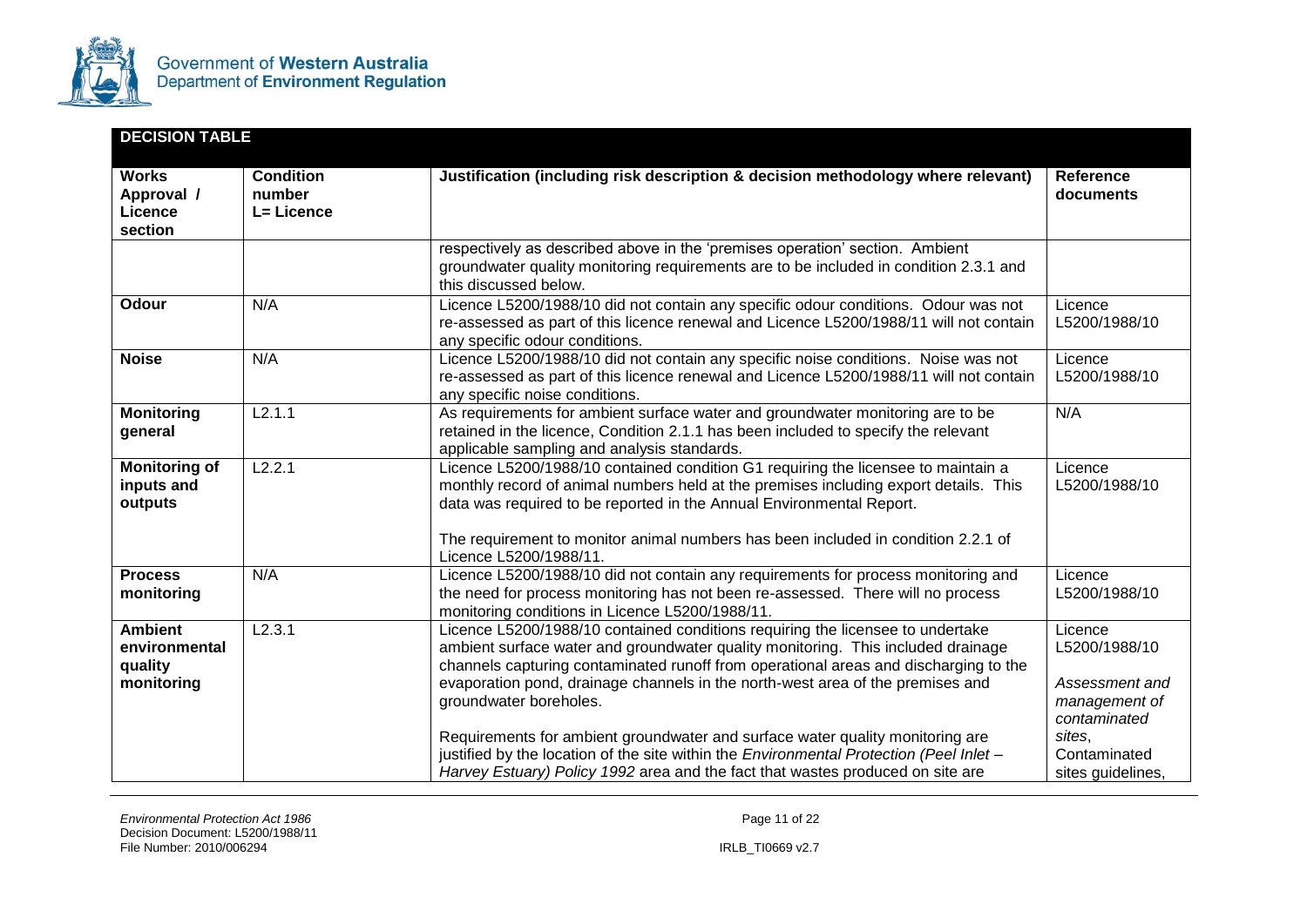

| <b>DECISION TABLE</b>                            |                                          |                                                                                                                                                                                                                                                                                                                                                                                                                                                                                                                                                                                                                                                                                                                                                                                                                                                                                                                                                                                                                                                                                                                                                                                                                                                                                                                                                                                                                                                                                                                                                                                                                                                                                                                                                                                                                                                                                                                                                                                                                                                                                                                                                                 |                                                                                                                                                                                                                                                                                                                                                                         |
|--------------------------------------------------|------------------------------------------|-----------------------------------------------------------------------------------------------------------------------------------------------------------------------------------------------------------------------------------------------------------------------------------------------------------------------------------------------------------------------------------------------------------------------------------------------------------------------------------------------------------------------------------------------------------------------------------------------------------------------------------------------------------------------------------------------------------------------------------------------------------------------------------------------------------------------------------------------------------------------------------------------------------------------------------------------------------------------------------------------------------------------------------------------------------------------------------------------------------------------------------------------------------------------------------------------------------------------------------------------------------------------------------------------------------------------------------------------------------------------------------------------------------------------------------------------------------------------------------------------------------------------------------------------------------------------------------------------------------------------------------------------------------------------------------------------------------------------------------------------------------------------------------------------------------------------------------------------------------------------------------------------------------------------------------------------------------------------------------------------------------------------------------------------------------------------------------------------------------------------------------------------------------------|-------------------------------------------------------------------------------------------------------------------------------------------------------------------------------------------------------------------------------------------------------------------------------------------------------------------------------------------------------------------------|
| <b>Works</b><br>Approval /<br>Licence<br>section | <b>Condition</b><br>number<br>L= Licence | Justification (including risk description & decision methodology where relevant)                                                                                                                                                                                                                                                                                                                                                                                                                                                                                                                                                                                                                                                                                                                                                                                                                                                                                                                                                                                                                                                                                                                                                                                                                                                                                                                                                                                                                                                                                                                                                                                                                                                                                                                                                                                                                                                                                                                                                                                                                                                                                | Reference<br>documents                                                                                                                                                                                                                                                                                                                                                  |
|                                                  |                                          | inherently rich in nutrients. Ambient groundwater and surface water monitoring<br>requirements are common to licences for intensive animal agricultural industries.<br>As an outcome of the DER compliance inspection on 10 November 2014, the licensee<br>submitted an application to amend Licence L5200/1988/10 (dated 18 December 2014)<br>relating to its monitoring requirements. The licensee requested:<br>1. A groundwater monitoring frequency of at least 3 months between sampling<br>events:<br>Nitrate nitrogen sampling be removed from both surface water and groundwater<br>2.<br>programs; and<br>Total dissolved solids are removed from the surface water monitoring program.<br>3.<br>DER has considered these points as part of this licence renewal assessment.<br>Point 1 - Groundwater monitoring frequency<br>Refer to the 'Improvement' section below.<br>Point 2 - Removal of ambient nitrate nitrogen monitoring<br>Nitrate is a form of nitrogen that moves easily with water (i.e. water soluble) through<br>the soil and can leach past the root zone in excessive concentrations to groundwater,<br>particularly where shallow groundwater or sandy soils exist. High concentrations of<br>nitrates are associated with animal waste and elevated levels of nitrates in soil profiles,<br>groundwater and surface water can be associated with intensive agricultural industries<br>such as livestock holding facilities. The licensee's amendment application contended<br>that nitrate is useful in the assessment of drinking water and potential impact to human<br>health however, total nitrogen and ammonia are sufficient given the site's activities to<br>determine if there is an impact. One of the primary concerns with nitrate is its risk to<br>public health in drinking water and its potential toxicity to animals. While the site is not<br>within a known drinking water catchment and there is no known risk to public health,<br>the site is in a rural area where groundwater can often be used for human and/or<br>animal consumption. The beneficial use of groundwater in the localised area is not | DER, December<br>2014 - Appendix<br><b>B</b> (Potentially<br>contaminating<br>industries,<br>activities and land<br>uses)<br>Environmental<br><b>Protection (Peel</b><br>Inlet - Harvey<br>Estuary) Policy<br>1992<br>Form P4 -<br>Application to<br>amend a licence,<br>Rural Export &<br>Trading (W.A.)<br>Pty Ltd, dated<br>18/12/2014<br>(Infobase doc.<br>A846623) |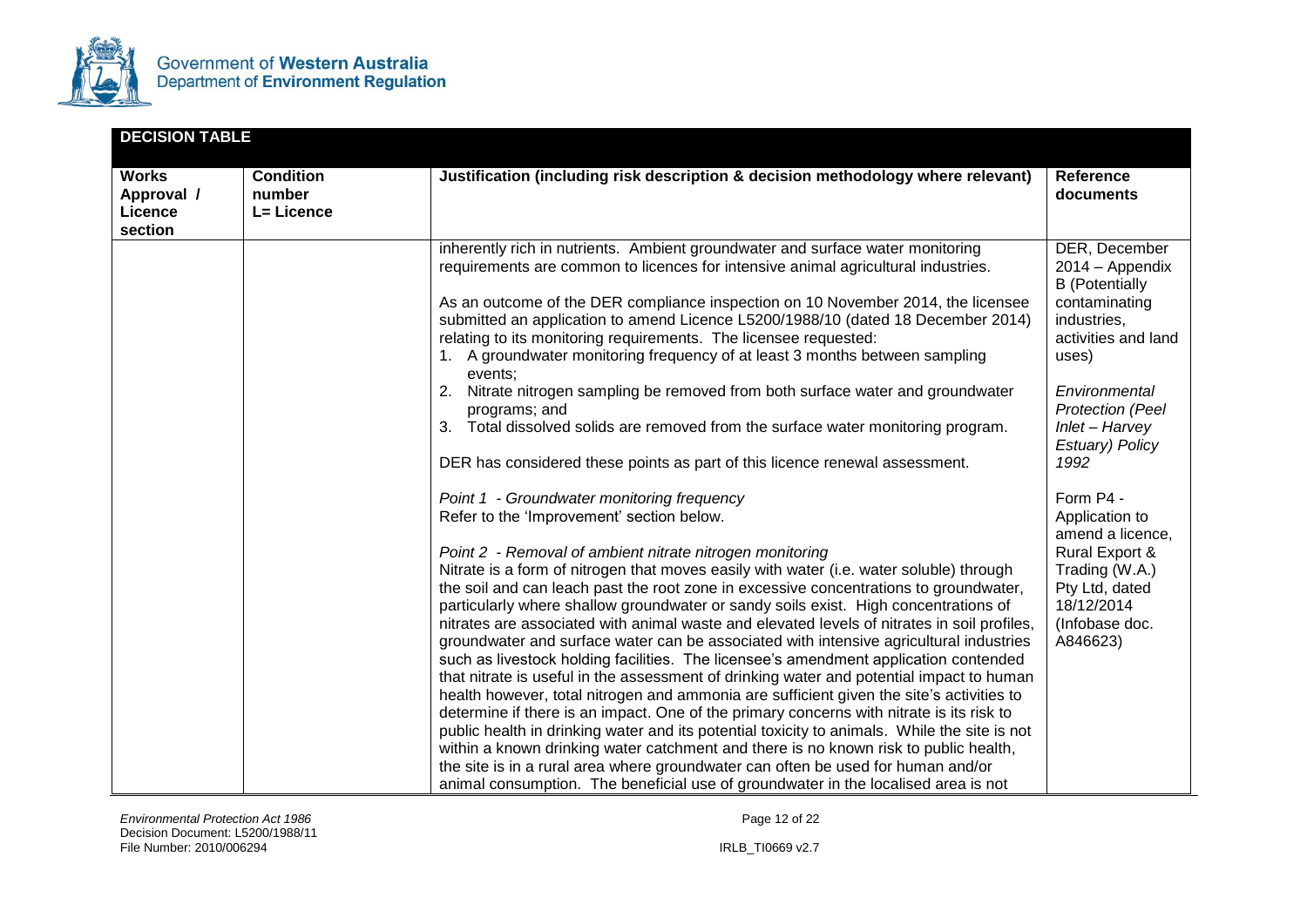

| <b>DECISION TABLE</b>                            |                                          |                                                                                                                                                                                                                                                                                                                                                                                                                                                                                                                                                                                                                                                                                                                                                                                                                                                                                                                                                                                                                                                                                                                                                                                                                                                                                                                                                                                                                                                                                                                                                                                                                                                                           |                        |
|--------------------------------------------------|------------------------------------------|---------------------------------------------------------------------------------------------------------------------------------------------------------------------------------------------------------------------------------------------------------------------------------------------------------------------------------------------------------------------------------------------------------------------------------------------------------------------------------------------------------------------------------------------------------------------------------------------------------------------------------------------------------------------------------------------------------------------------------------------------------------------------------------------------------------------------------------------------------------------------------------------------------------------------------------------------------------------------------------------------------------------------------------------------------------------------------------------------------------------------------------------------------------------------------------------------------------------------------------------------------------------------------------------------------------------------------------------------------------------------------------------------------------------------------------------------------------------------------------------------------------------------------------------------------------------------------------------------------------------------------------------------------------------------|------------------------|
| <b>Works</b><br>Approval /<br>Licence<br>section | <b>Condition</b><br>number<br>L= Licence | Justification (including risk description & decision methodology where relevant)                                                                                                                                                                                                                                                                                                                                                                                                                                                                                                                                                                                                                                                                                                                                                                                                                                                                                                                                                                                                                                                                                                                                                                                                                                                                                                                                                                                                                                                                                                                                                                                          | Reference<br>documents |
|                                                  |                                          | known. Nitrate is a well-established indicator of potential contamination from sites like<br>intensive livestock holding yards. Nitrates are a common contaminant type associated<br>with intensive agriculture (including feedlots and saleyards) as noted in Assessment<br>and management of contaminated sites, Contaminated sites guidelines, DER,<br>December 2014 ("Contaminated Sites Guidelines"). It is not considered unreasonable<br>to analyse for nitrate in the context that total nitrogen and ammonia-nitrogen are<br>already being analysed. Based on these considerations, DER has decided to retain<br>nitrate monitoring in the ambient monitoring program in Licence L5200/1988/11.<br>Point 3 – Removal of total dissolved solids (TDS) monitoring of surface water<br>The licensee requested that the TDS be removed from the ambient surface water<br>requirements. It advised that rain and associated run-off, although often impacted by<br>sediment, has been consistently found to have low TDS values. It considered that<br>dilution factors associated with rainfall along with the activities potential contaminants<br>of concern mean that TDS is unlikely to affect stormwater.<br>The intent of requiring measurement of TDS is that TDS is an indicator for water quality<br>with respect to salinity, however electrical conductivity could be measured in place of<br>TDS. While there is no exact relationship between conductivity and TDS, there is an<br>approximate relationship where TDS can be estimated from electrical conductivity.<br>The Contaminated Sites Guidelines include salinity as a common contaminant from |                        |
|                                                  |                                          | intensive agriculture (including feedlots and saleyards) and therefore DER will retain a<br>salinity measure as part of the ambient surface water program. It is likely an oversight<br>that neither TDS nor electrical conductivity has been historically measured as part of<br>the groundwater monitoring programme and a salinity measure will be added<br>consistent with other local licensed livestock holding yards.<br>DER had initially determined it would continue to require surface water monitoring of<br>TDS and include TDS in the groundwater monitoring requirements. However, the<br>licensee provided comments on the draft licence (refer to Appendix A) further<br>requesting the removal of TDS. DER has decided to change the requirement from                                                                                                                                                                                                                                                                                                                                                                                                                                                                                                                                                                                                                                                                                                                                                                                                                                                                                                   |                        |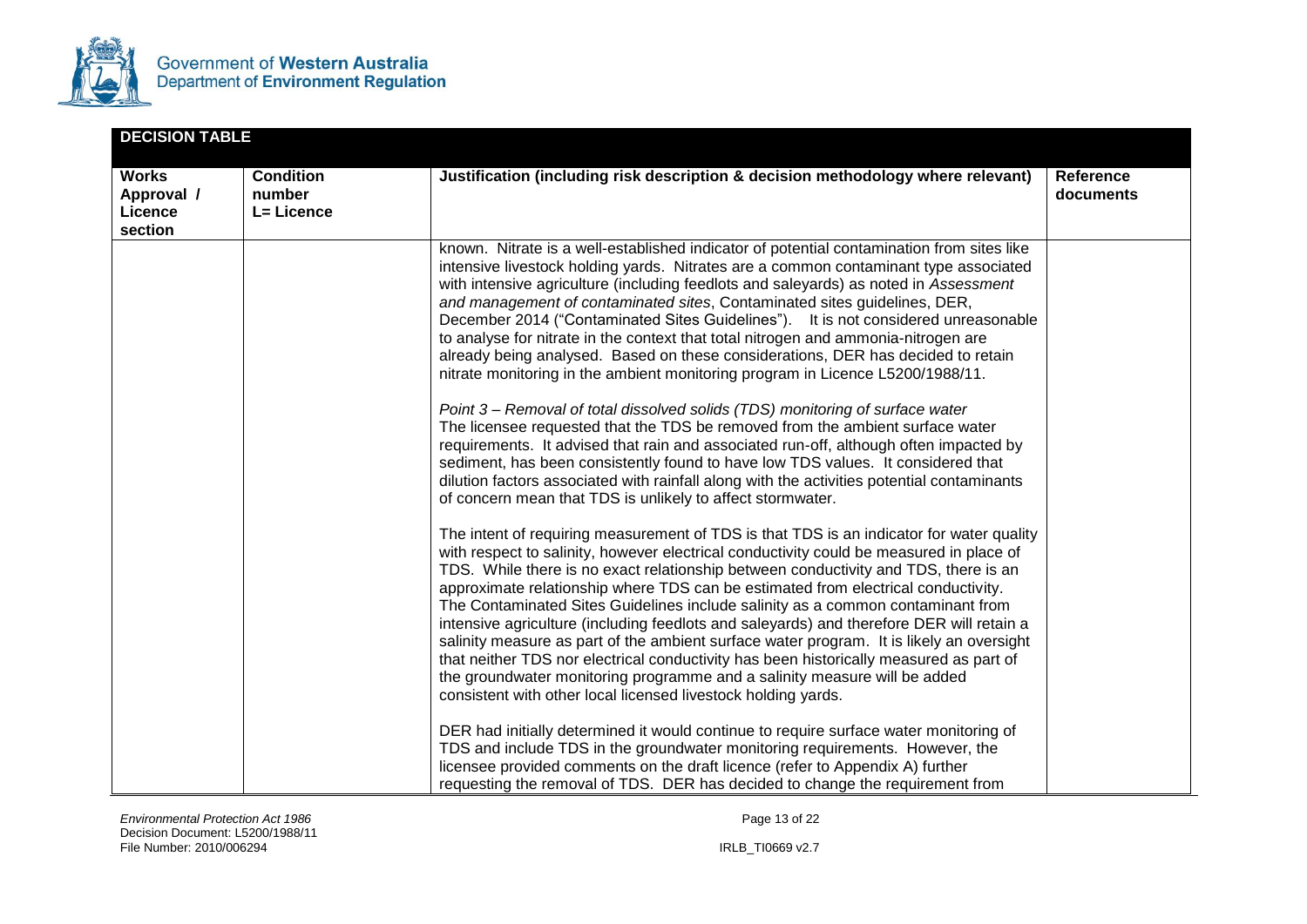

| <b>DECISION TABLE</b>                            |                                          |                                                                                                                                                                                                                                                                                                                                                                                                                                                                                                                                                                                                                                                                                                                                                                                                                                                                                                                                 |                               |
|--------------------------------------------------|------------------------------------------|---------------------------------------------------------------------------------------------------------------------------------------------------------------------------------------------------------------------------------------------------------------------------------------------------------------------------------------------------------------------------------------------------------------------------------------------------------------------------------------------------------------------------------------------------------------------------------------------------------------------------------------------------------------------------------------------------------------------------------------------------------------------------------------------------------------------------------------------------------------------------------------------------------------------------------|-------------------------------|
| <b>Works</b><br>Approval /<br>Licence<br>section | <b>Condition</b><br>number<br>L= Licence | Justification (including risk description & decision methodology where relevant)                                                                                                                                                                                                                                                                                                                                                                                                                                                                                                                                                                                                                                                                                                                                                                                                                                                | <b>Reference</b><br>documents |
|                                                  |                                          | TDS to electrical conductivity in surface water monitoring. Monitoring of electrical<br>conductivity will achieve the same environmental outcome and additionally allows field<br>analysis to occur along with pH.<br>DER will include condition 2.3.1 specifying ambient water monitoring requirements.<br>Based on the above considerations and review of the monitoring requirements more                                                                                                                                                                                                                                                                                                                                                                                                                                                                                                                                    |                               |
|                                                  |                                          | generally, the following changes were made:<br>TDS will be changed to electrical conductivity in the surface water monitoring<br>$\bullet$<br>requirements;<br>electrical conductivity will be additionally monitored in groundwater boreholes;<br>$\bullet$<br>in addition to pH, the licensee will be able to analyse electrical conductivity in the<br>$\bullet$<br>field for both surface water and groundwater;<br>surface water samples will be required twice between April and October<br>(separated by at least 1 month) to provide more flexibility and aims to reduce the<br>likelihood of non-samples due to lack of flow; and<br>groundwater samples will need to be separated by at least 5 months as per<br>DER's licence template requirement. This is not believed to be unreasonable<br>given the fulfilment of improvement requirements should address ongoing issues<br>with a lack of water in some bores. |                               |
|                                                  |                                          | <b>Emission Description</b><br>Emission: Fugitive emissions of nutrients associated with animal manures.<br>Impact: The site is located within the Environmental Protection (Peel Inlet - Harvey<br>Estuary) Policy 1992 area which is sensitive to excessive nutrient input. Animal<br>manures that are inadequately contained or where leachate runoff is inadequately<br>captured can result in contaminated runoff into surface water, soil and infiltration to<br>groundwater. Nutrient impacts into the catchments may contribute to ecological<br>impacts on the system.<br>Controls: Sheds are constructed with a compacted limestone sub-floor so manure is<br>contained and rainfall is excluded. Operational livestock areas are also hardstand                                                                                                                                                                      |                               |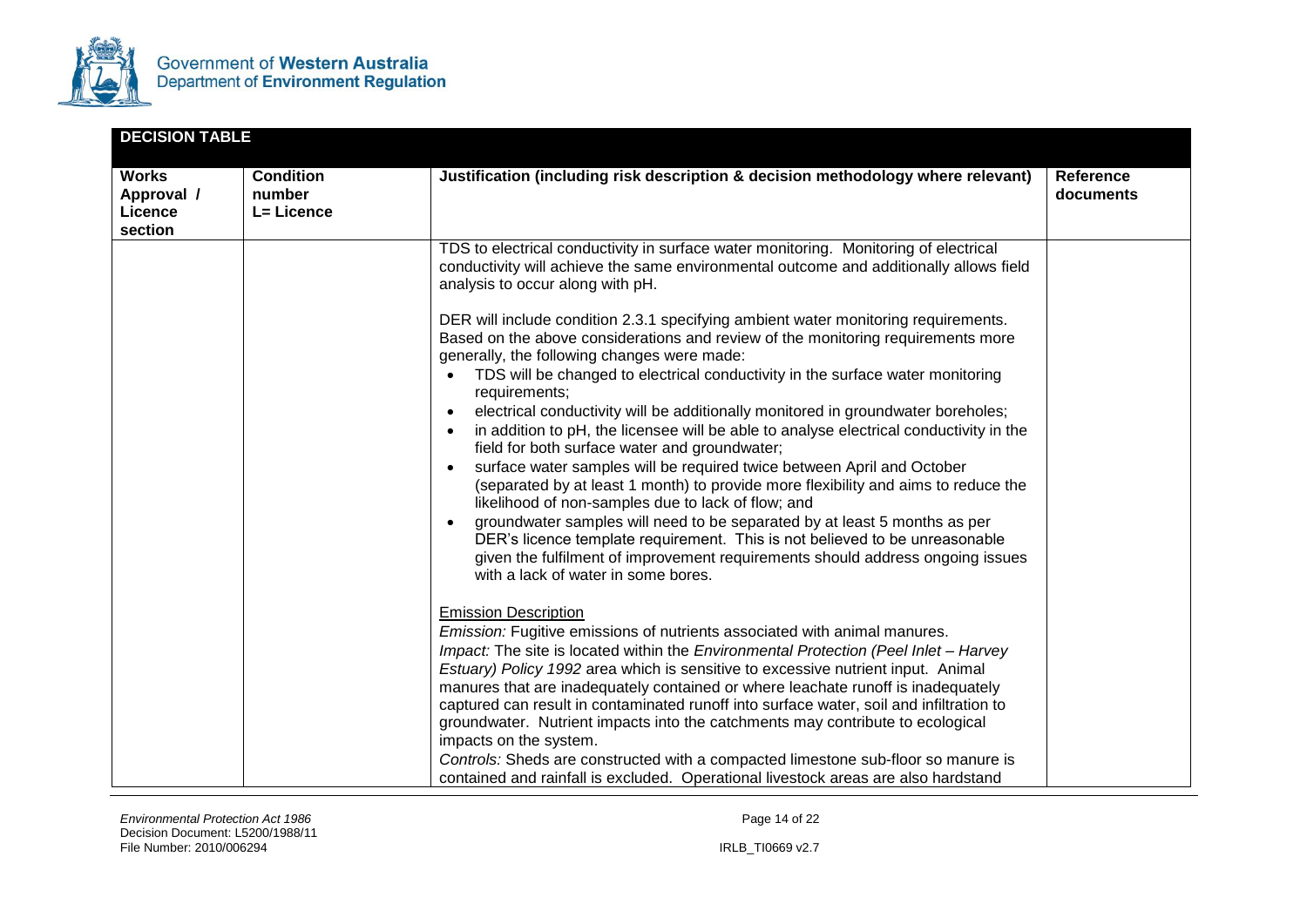

| <b>DECISION TABLE</b>                            |                                          |                                                                                                                                                                                                                                                                                                                                                                                                                                                                                                                                                                      |                                                                                                           |
|--------------------------------------------------|------------------------------------------|----------------------------------------------------------------------------------------------------------------------------------------------------------------------------------------------------------------------------------------------------------------------------------------------------------------------------------------------------------------------------------------------------------------------------------------------------------------------------------------------------------------------------------------------------------------------|-----------------------------------------------------------------------------------------------------------|
| <b>Works</b><br>Approval /<br>Licence<br>section | <b>Condition</b><br>number<br>L= Licence | Justification (including risk description & decision methodology where relevant)                                                                                                                                                                                                                                                                                                                                                                                                                                                                                     | <b>Reference</b><br>documents                                                                             |
|                                                  |                                          | where contaminated run-off is directed via impermeable drains to a clay lined<br>evaporation pond.                                                                                                                                                                                                                                                                                                                                                                                                                                                                   |                                                                                                           |
|                                                  |                                          | <b>Risk Assessment</b><br>Consequence: Moderate<br>Likelihood: Possible<br><b>Risk Rating: Moderate</b>                                                                                                                                                                                                                                                                                                                                                                                                                                                              |                                                                                                           |
|                                                  |                                          | <b>Regulatory Controls</b><br>Licence L5200/1988/11 requires the licensee to implement an ambient environmental<br>quality program (surface water and groundwater) in condition 2.3.1. For the reasons<br>explained above DER has decided to retain nitrate and change TDS to electrical<br>conductivity analysis in the monitoring programme. Electrical conductivity will also be<br>added to the groundwater monitoring programme.                                                                                                                                |                                                                                                           |
|                                                  |                                          | <b>Residual Risk</b><br>Consequence: Moderate<br>Likelihood: Unlikely<br>Residual Risk Rating: Moderate.                                                                                                                                                                                                                                                                                                                                                                                                                                                             |                                                                                                           |
| Meteorological<br>monitoring                     | N/A                                      | Licence L5200/1988/10 did not contain any requirements for meteorological monitoring<br>and this has not been re-assessed. There will be no meteorological monitoring<br>conditions in Licence 5200/1988/11.                                                                                                                                                                                                                                                                                                                                                         | Licence<br>L5200/1988/10                                                                                  |
| <b>Improvements</b>                              | L3.1.1                                   | As an outcome of the DER compliance inspection on 10 November 2014, the licensee<br>submitted an application to amend Licence L5200/1988/10 relating to its monitoring<br>requirements. The request included a reduction of the minimum separation between<br>sample events from 4 months to 3 months.<br>The context of this request is that the licensee has either not sampled boreholes on<br>occasions or did not meet the minimum 4 month separation between events. The<br>cause of this is ongoing issues with lack of water present in some bores over some | La Bergie Licence<br>L8338/2009/2<br>Draft<br>Environmental<br>Standard:<br>composting, DER,<br>June 2015 |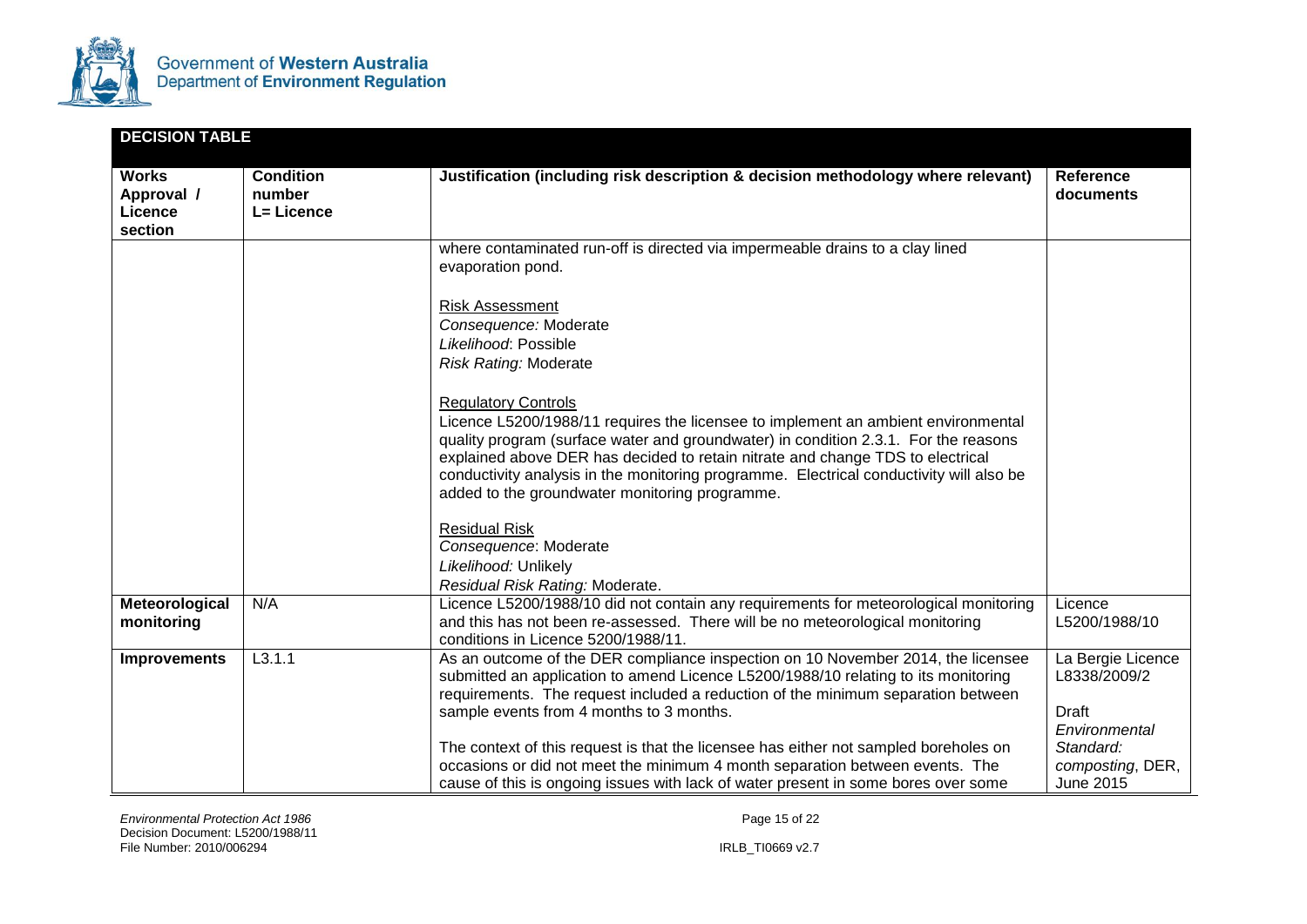

| <b>DECISION TABLE</b>                            |                                          |                                                                                                                                                                                                                                                                                                                                                                                                                                                                                                                                                                                                                                                                                                                                                                                                                                                                                                           |                               |
|--------------------------------------------------|------------------------------------------|-----------------------------------------------------------------------------------------------------------------------------------------------------------------------------------------------------------------------------------------------------------------------------------------------------------------------------------------------------------------------------------------------------------------------------------------------------------------------------------------------------------------------------------------------------------------------------------------------------------------------------------------------------------------------------------------------------------------------------------------------------------------------------------------------------------------------------------------------------------------------------------------------------------|-------------------------------|
| <b>Works</b><br>Approval /<br>Licence<br>section | <b>Condition</b><br>number<br>L= Licence | Justification (including risk description & decision methodology where relevant)                                                                                                                                                                                                                                                                                                                                                                                                                                                                                                                                                                                                                                                                                                                                                                                                                          | <b>Reference</b><br>documents |
|                                                  |                                          | periods of the year. This is likely to be in part due to declining rainfall and potentially<br>relate to revegetation activities on the premises. DER does not believe that changing<br>monitoring frequency, timing, or minimum separation between sample events will<br>address the underlying issue that the screening level of some bores is no longer below<br>the lowest seasonal groundwater level. A better alternative is to replace existing bores<br>(not necessarily in the same locations) based on a review of the hydrogeological<br>context of the site and also the source, receptor and pathways of potential soil,<br>groundwater and surface water contaminants.                                                                                                                                                                                                                      |                               |
|                                                  |                                          | It is noted that nearby La Bergerie livestock holding facility (L8338/2009/2) has<br>experienced similar issues with dry boreholes and was required to undertake site<br>investigations and propose the installation of new monitoring bores.                                                                                                                                                                                                                                                                                                                                                                                                                                                                                                                                                                                                                                                             |                               |
|                                                  |                                          | DER has included improvement requirement IR1 in condition 3.1.1 that requires the<br>licensee to conduct a hydrogeological review of the premises and submit a report. The<br>ultimate goal of IR1 is for the licensee to install new groundwater monitoring bores that<br>reflect current and foreseeable seasonal groundwater fluctuations and are<br>appropriately located based on waste sources, pathways and receptors. Once the<br>licensee has completed this improvement requirement, DER will further reassess the<br>regulatory approach.                                                                                                                                                                                                                                                                                                                                                      |                               |
|                                                  |                                          | DER has included IR2 requiring the licensee to review the wastewater collection<br>system with the aim to confirm it can adequately contain run-off generated from a 1 in<br>20 average recurrence interval (ARI) rainfall event of 72 hours duration. This is to<br>ensure that the wastewater collection system including operational areas, drains and<br>the evaporation pond can contain potentially contaminated run-off from such an event<br>without resulting in a discharge to the environment. DER has chosen a 1 in 20 ARI of<br>72 hours duration consistent with similar requirements of La Bergerie livestock holding<br>facility (L8338/2009/2). While the licensee is not a composting facility, the draft<br>Environmental Standard: composting, DER, June 2015 specifies a hardstand drainage<br>design criteria of 1 in 20 AR of 72 hr duration and given generic similarities in the |                               |

**Environmental Protection Act 1986 Page 16 of 22 Page 16 of 22 Page 16 of 22** Decision Document: L5200/1988/11 File Number: 2010/006294 IRLB\_TI0669 v2.7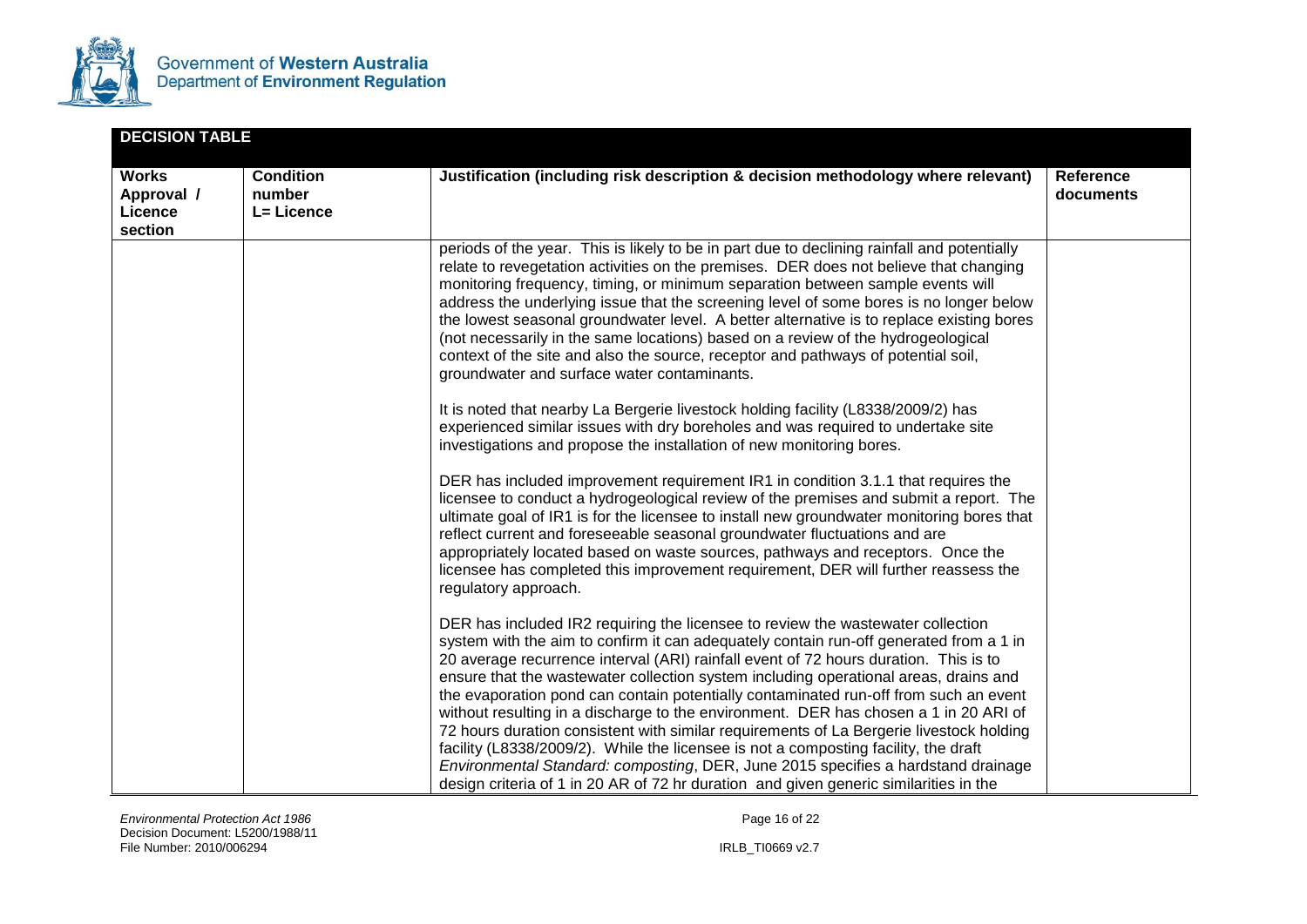

| <b>DECISION TABLE</b>                            |                                          |                                                                                                                                                                                                                                                                                                                                                                                                                                                                                                                                                                                                                                                                                                                                                                                                                                                                                                                                                                                                                                                                                                                                                                                       |                        |
|--------------------------------------------------|------------------------------------------|---------------------------------------------------------------------------------------------------------------------------------------------------------------------------------------------------------------------------------------------------------------------------------------------------------------------------------------------------------------------------------------------------------------------------------------------------------------------------------------------------------------------------------------------------------------------------------------------------------------------------------------------------------------------------------------------------------------------------------------------------------------------------------------------------------------------------------------------------------------------------------------------------------------------------------------------------------------------------------------------------------------------------------------------------------------------------------------------------------------------------------------------------------------------------------------|------------------------|
| <b>Works</b><br>Approval /<br>Licence<br>section | <b>Condition</b><br>number<br>L= Licence | Justification (including risk description & decision methodology where relevant)                                                                                                                                                                                                                                                                                                                                                                                                                                                                                                                                                                                                                                                                                                                                                                                                                                                                                                                                                                                                                                                                                                      | Reference<br>documents |
|                                                  |                                          | nature of managing organic based waste, this is deemed a suitable criteria for the<br>licensee as part of its investigation. Where the licensee finds that it does not meet that<br>criteria, DER will further review the environmental risk and engage with the licensee on<br>potential further improvements.                                                                                                                                                                                                                                                                                                                                                                                                                                                                                                                                                                                                                                                                                                                                                                                                                                                                       |                        |
|                                                  |                                          | <b>Emission Description</b><br><i>Emission:</i> Fugitive emissions of nutrients associated with animal manures.<br>Impact: The site is located within the Environmental Protection (Peel Inlet - Harvey<br>Estuary) Policy 1992 area which is sensitive to excessive nutrient input. Animal<br>manures that are inadequately contained or where leachate runoff is inadequately<br>captured can result in contaminated runoff into surface water, soil and infiltration to<br>groundwater. Nutrient impacts into the catchments may contribute to ecological<br>impacts on the system.<br>Controls: Sheds are constructed with a compacted limestone sub-floor so manure is<br>contained and rainfall is excluded. Operational livestock areas are also hardstand<br>where contaminated run-off is directed via impermeable drains to a clay lined<br>evaporation pond. DER is unaware whether the design of the runoff system can cater<br>for a 1 in 20 ARI of 72 years during without uncontrolled discharge or overtopping of<br>the pond. The licensee monitors groundwater bores, however a number of bores have<br>been unreliable for sampling due to declining water levels. |                        |
|                                                  |                                          | <b>Risk Assessment</b><br>Consequence: Moderate<br>Likelihood: Possible<br><b>Risk Rating: Moderate</b>                                                                                                                                                                                                                                                                                                                                                                                                                                                                                                                                                                                                                                                                                                                                                                                                                                                                                                                                                                                                                                                                               |                        |
|                                                  |                                          | <b>Regulatory Controls</b><br>Licence L5200/1988/11 will require two improvements (IR1 and IR2) in condition 3.1.1.<br>IR1 requires the licensee to undertake scientific investigations and ultimately propose<br>justified locations for new groundwater bores that are installed at the correct depth and                                                                                                                                                                                                                                                                                                                                                                                                                                                                                                                                                                                                                                                                                                                                                                                                                                                                           |                        |

*Environmental Protection Act 1986* **Page 17 of 22 Page 17 of 22** Decision Document: L5200/1988/11 File Number: 2010/006294 IRLB\_TI0669 v2.7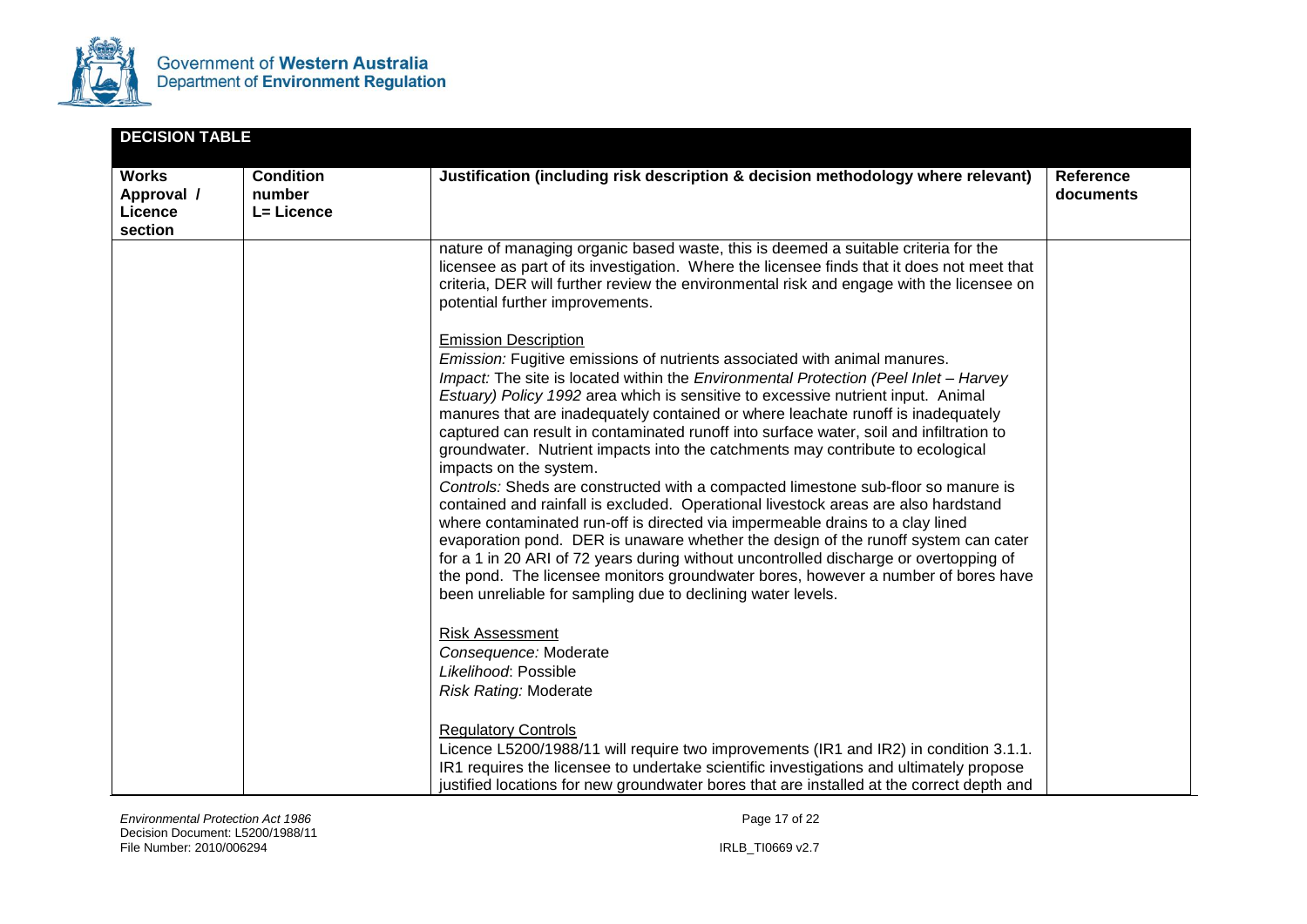

|                                                  | <b>DECISION TABLE</b>                       |                                                                                                                                                                                                                                                                                                                                                                                                                                                                                                                                                                                                                                                                                                                                                               |                        |  |  |
|--------------------------------------------------|---------------------------------------------|---------------------------------------------------------------------------------------------------------------------------------------------------------------------------------------------------------------------------------------------------------------------------------------------------------------------------------------------------------------------------------------------------------------------------------------------------------------------------------------------------------------------------------------------------------------------------------------------------------------------------------------------------------------------------------------------------------------------------------------------------------------|------------------------|--|--|
| <b>Works</b><br>Approval /<br>Licence<br>section | <b>Condition</b><br>number<br>$L = Licence$ | Justification (including risk description & decision methodology where relevant)                                                                                                                                                                                                                                                                                                                                                                                                                                                                                                                                                                                                                                                                              | Reference<br>documents |  |  |
|                                                  |                                             | located based on known source and pathway information. IR2 requires the licensee to<br>undertake a basic assessment of the existing drainage system to ensure in can contain<br>contaminated runoff associated with a 1 in 20 AR of 72 hours duration. DER will<br>reassess the regulatory controls once the information is provided.<br><b>Residual Risk</b><br>Consequence: Moderate<br>Likelihood: Unlikely<br>Residual Risk Rating: Moderate.                                                                                                                                                                                                                                                                                                             |                        |  |  |
| <b>Information</b>                               | L4.1, L4.2                                  | The licence will contain the minimum requirements in section 4.1 for maintaining<br>records. The requirement to maintain a complaints management system will be a new<br>requirement for the licensee.<br>The licence will contain the minimum requirements in section 4.2 for reporting. This<br>relates to submission on an Annual Environmental Report. Licence L5200/1988/10<br>required the licence to include an assessment against previous monitoring results<br>therefore this has been included as condition 4.2.2 in Licence L5200/1988/11. As the<br>licensee undertakes ambient water monitoring and has samples analysed in a<br>laboratory, condition 4.2.3 has been included to all original monitoring reports to be<br>obtained on request. | L5200/1988/10          |  |  |
| Licence<br><b>Duration</b>                       |                                             | The licence will be issued for a further 5 years.                                                                                                                                                                                                                                                                                                                                                                                                                                                                                                                                                                                                                                                                                                             |                        |  |  |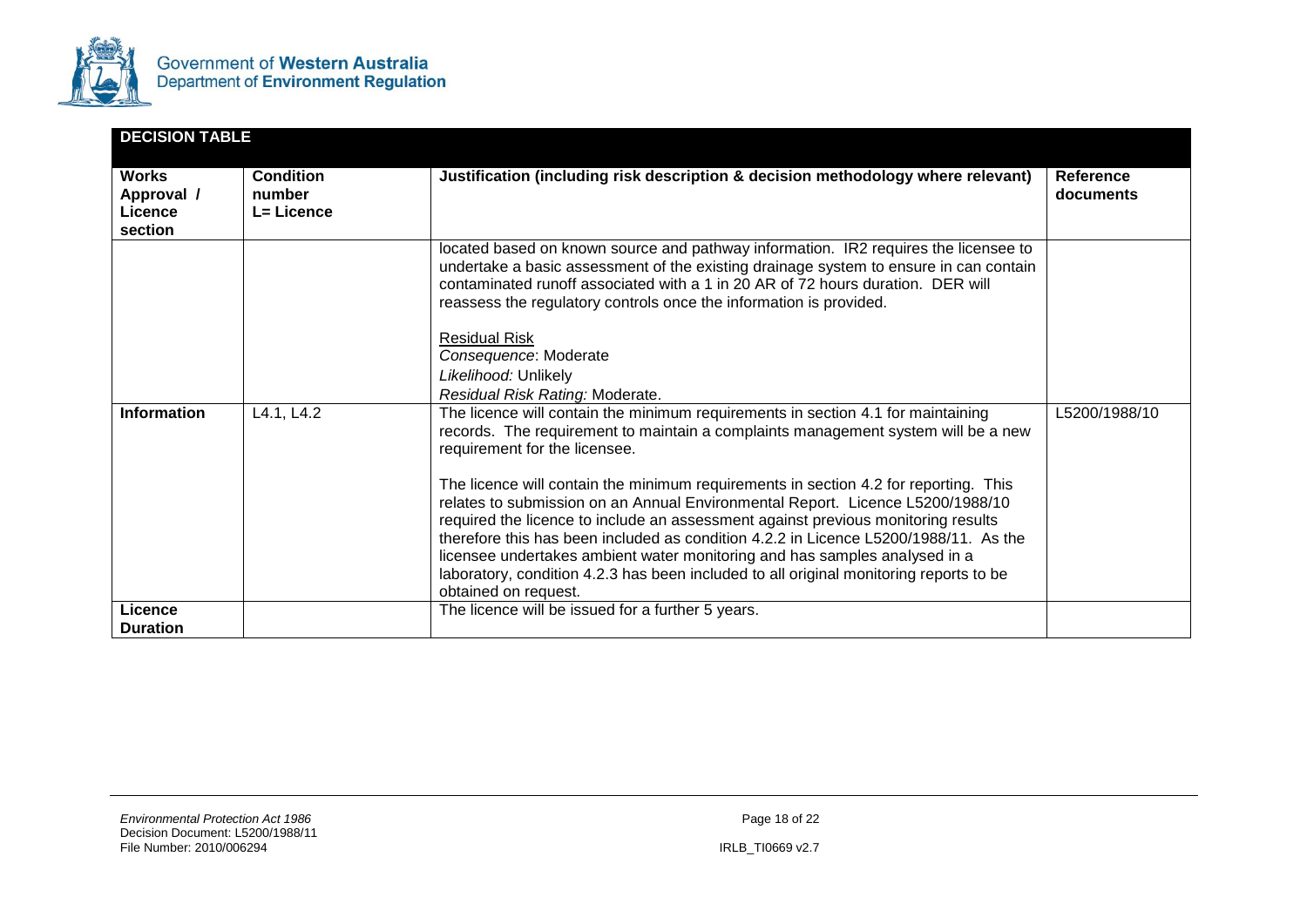

## **5 Advertisement and consultation table**

<span id="page-31-0"></span>

| <b>Date</b> | Event                                                             | <b>Comments received/Notes</b>                                                                                                                                                                                                                                                        | How comments were taken into<br>consideration |
|-------------|-------------------------------------------------------------------|---------------------------------------------------------------------------------------------------------------------------------------------------------------------------------------------------------------------------------------------------------------------------------------|-----------------------------------------------|
| 20/07/2015  | Application advertised                                            | No submissions received.                                                                                                                                                                                                                                                              | N/A                                           |
| 31/08/2015  | Licensee sent a copy of draft<br>instrument and decision document | The licensee provided verbal feedback<br>during a phone conversation on 10/09/2015<br>and was asked to provide a formalised<br>written response of the points raised for<br>DER consideration. The licensee provided<br>its comments via email on 11/09/2015.<br>Refer to Appendix A. | Refer to Appendix A.                          |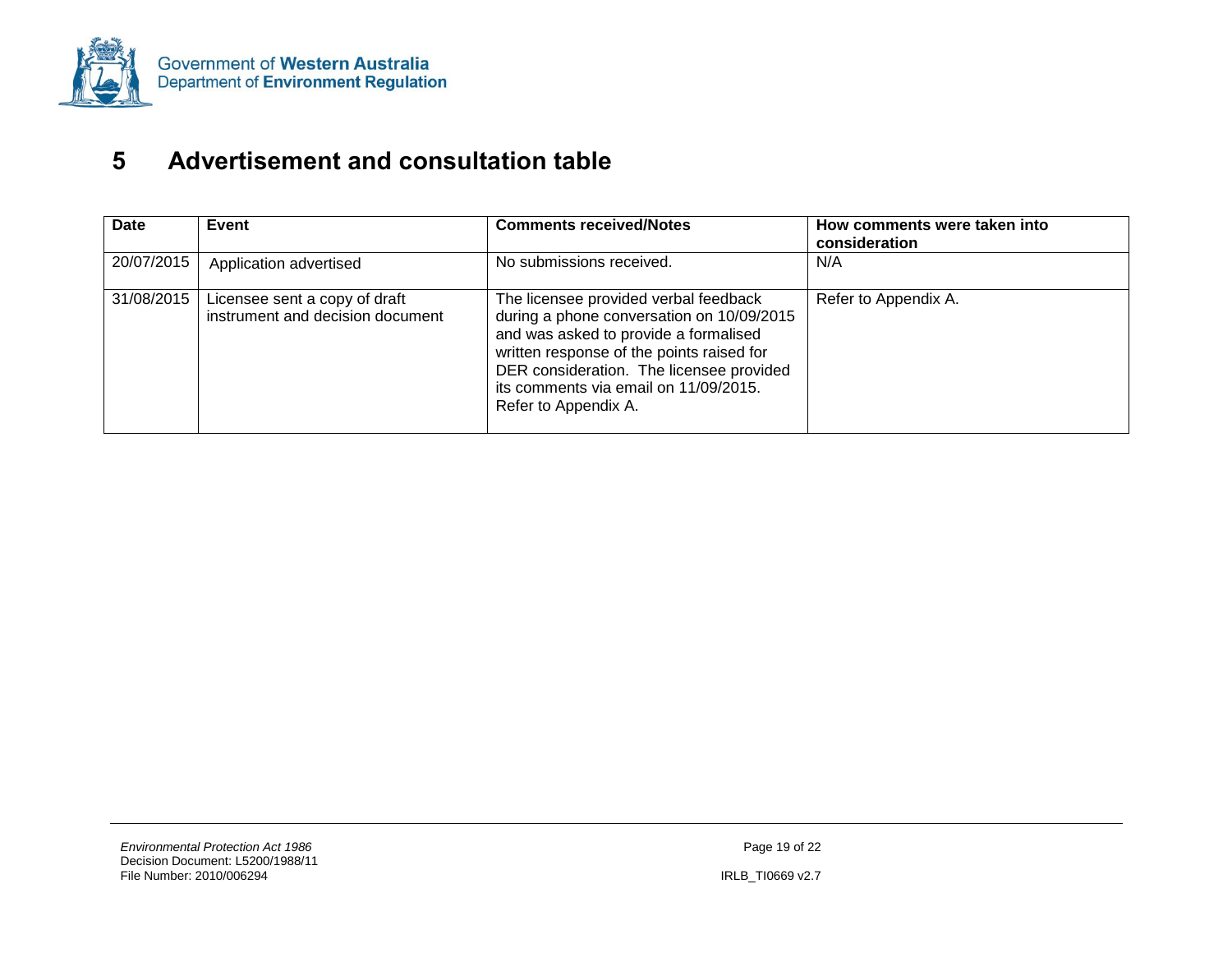

### **6 Risk Assessment**

*Note: This matrix is taken from the DER Corporate Policy Statement No. 07 - Operational Risk Management*

<span id="page-32-0"></span>

|  | <b>Table 1: Emissions Risk Matrix</b> |  |  |
|--|---------------------------------------|--|--|
|--|---------------------------------------|--|--|

| Likelihood            | <b>Consequence</b> |                 |                 |                 |                |
|-----------------------|--------------------|-----------------|-----------------|-----------------|----------------|
|                       | Insignificant      | <b>Minor</b>    | Moderate        | <b>Major</b>    | <b>Severe</b>  |
| <b>Almost Certain</b> | <b>Moderate</b>    | <b>High</b>     | <b>High</b>     | <b>Extreme</b>  | <b>Extreme</b> |
| Likely                | <b>Moderate</b>    | <b>Moderate</b> | <b>High</b>     | <b>High</b>     | <b>Extreme</b> |
| Possible              | Low                | <b>Moderate</b> | <b>Moderate</b> | <b>High</b>     | <b>Extreme</b> |
| <b>Unlikely</b>       | Low                | <b>Moderate</b> | <b>Moderate</b> | <b>Moderate</b> | <b>High</b>    |
| Rare                  | Low                | Low             | <b>Moderate</b> | <b>Moderate</b> | <b>High</b>    |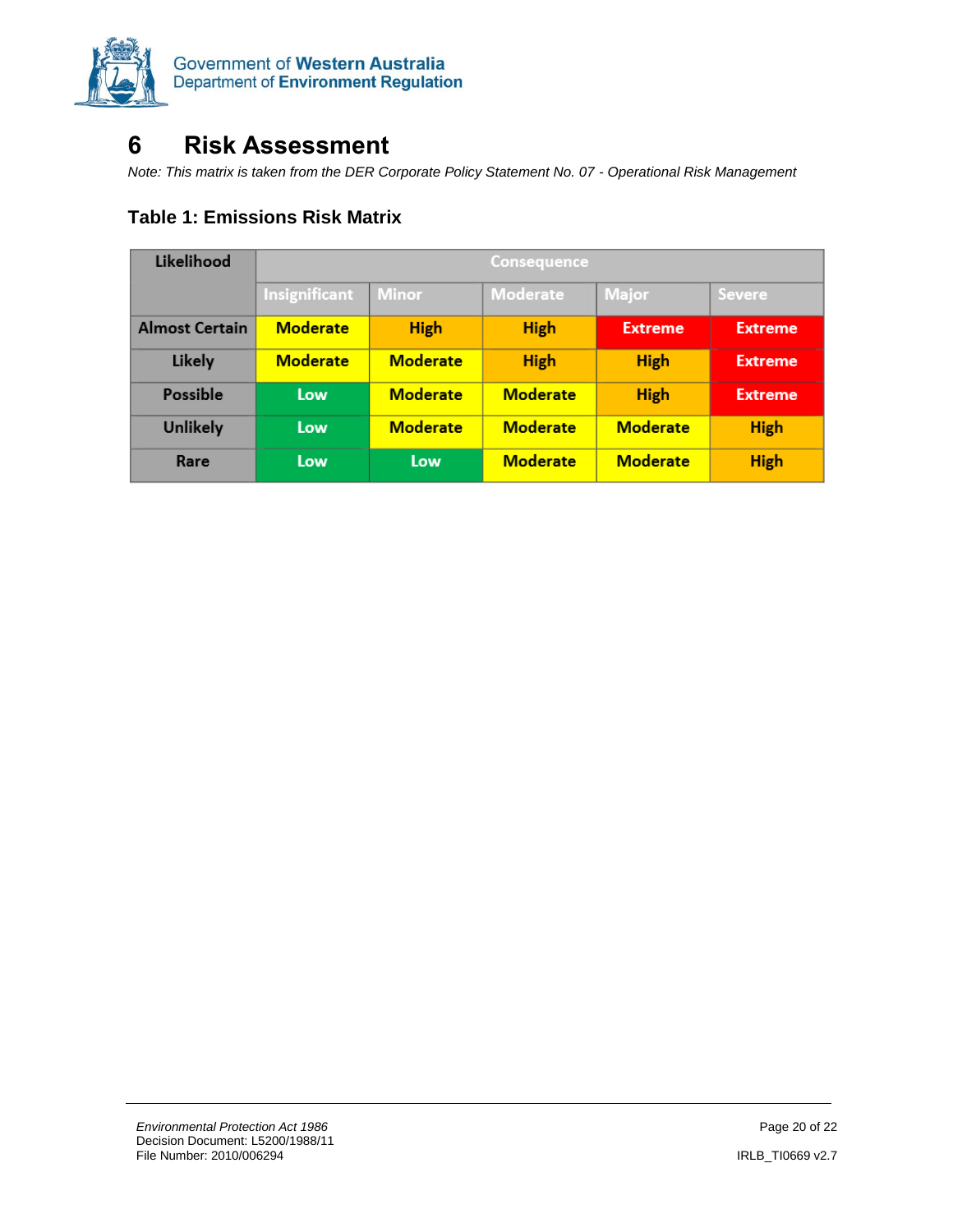

### **APPENDIX A – LICENSEE COMMENTS ON DRAFT DOCUMENTS**

| <b>Licensee's Comment</b>                                                        | <b>DER Consideration &amp; Outcome</b>                             |
|----------------------------------------------------------------------------------|--------------------------------------------------------------------|
| Page 1 of 13<br>Refer to Table in Prescribed premises category under column      | DER notes the clarification and will update the decision           |
| Approved Premises production or design capacity                                  | document and licence to reflect the design capacity of 2 million   |
|                                                                                  | animals per year.                                                  |
| To be reworded to read: 2 million animals per annum.                             |                                                                    |
| Reason - 16,000,000 head is the number of sheep nights not the number of         |                                                                    |
| sheep.                                                                           |                                                                    |
| Table 1.3.1: Containment infrastructure under<br>Page 5 of 13                    | DER notes the clarification that the sheds have a compacted        |
| column Infrastructure requirements                                               | limestone pad sub-floor and not concrete. DER's definition of      |
| Raised sheds with a concrete sub-floor for the collection of manure.             | 'hardstand' is a permeability of less than $10^{-9}$ m/s and as    |
|                                                                                  | compacted limestone is unlikely to meet this specification it will |
| To be reworded to read: Raised sheds with a compacted limestone hardstand        | update the condition table to state 'compacted limestone.'         |
| for the collection of manure.                                                    |                                                                    |
| Page 6 of 13<br>Table 1.3.2: Management of Waste - Wastewater under column       | DER notes the clarification that catch drains are not necessarily  |
| <b>Process requirements</b>                                                      | constructed of concrete. Photographs from the last compliance      |
| Wastewater run-off from livestock holding areas shall be directed to the         | audit inspection indicate concrete channels around the livestock   |
| evaporation pond via concrete catch drains.                                      | holding areas, however during the phone conversation on            |
|                                                                                  | 10/09/2015 the licensee clarified that contaminated runoff         |
| To be reworded to read: Wastewater run-off from livestock holding areas shall be | channels were concrete around the livestock holding areas but      |
| channelled to clay lined drains leading to the evaporation pond.                 | from the holdings areas to the evaporation pond were clay-lined.   |
|                                                                                  |                                                                    |
|                                                                                  | Accordingly, DER will update Table 1.3.2 of the licence to         |
|                                                                                  | specify that run-off be directed to the evaporation pond via       |
|                                                                                  | concrete and/or clay-lined channels. This reflects the fact that   |
|                                                                                  | the site is designed with both.                                    |
| Table 2.3.1: Monitoring of ambient surface water quality<br>Page 7 of 13         | DER has further assessed and decided to allow the licensee to      |
| TDS – If this can be dispensed with for surface and drainage water.              | monitor electrical conductivity (EC) in ambient surface water      |
| Request for field monitoring.                                                    | instead of total dissolved solids (TDS) consistent with the        |
|                                                                                  | request. The proposed inclusion of TDS monitoring in               |
| RETWA request that values for TDS be calculated based on field conductivity      | groundwater bores will also be changed to EC. The 'Ambient         |
| readings. In any instance where field readings are not able to be recorded,      | environmental quality' risk assessment in the decision table has   |
| supplementary laboratory analysis of TDS will be completed.                      | been updated accordingly.                                          |
| Table 2.3.2: Monitoring of ambient ground water quality<br>Page 7 of 13          | The omission of bore MB4 is in error and Table 2.3.2 will be       |
| Under column Monitoring point reference and location - MB1, MB2 and MB3          | updated include its reference.                                     |